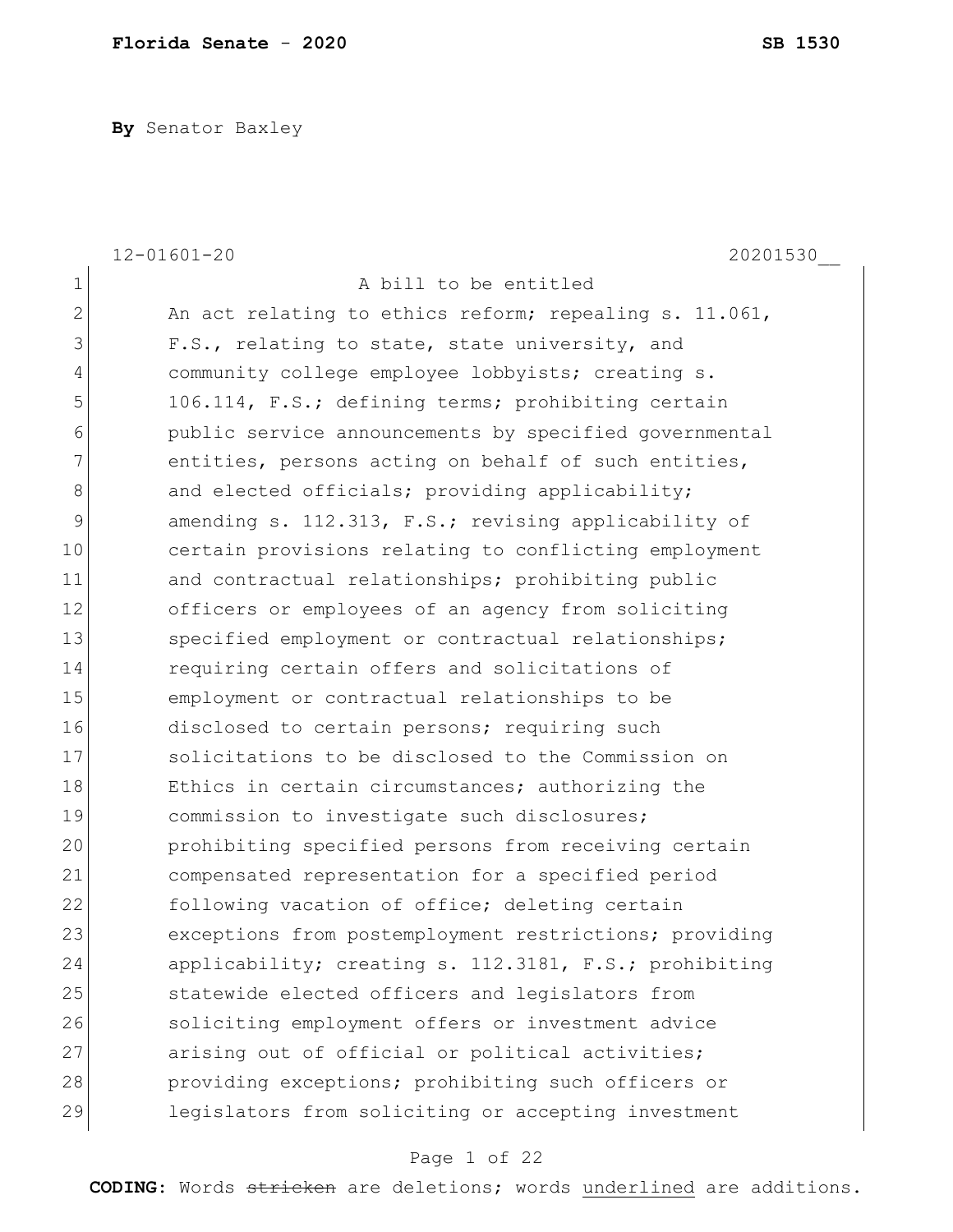|    | $12 - 01601 - 20$<br>20201530                             |
|----|-----------------------------------------------------------|
| 30 | advice from or soliciting or entering into certain        |
| 31 | profitmaking relationships with or advised by             |
| 32 | lobbyists or principals; defining terms; requiring        |
| 33 | lobbyists and principals to disclose certain              |
| 34 | prohibited solicitations to the commission;               |
| 35 | authorizing the commission to investigate such            |
| 36 | disclosures; providing disclosure requirements for        |
| 37 | reporting certain employment; requiring the commission    |
| 38 | to publish the disclosures on its website; authorizing    |
| 39 | the commission to adopt rules; amending s. 112.3185,      |
| 40 | F.S.; defining terms; prohibiting certain officers and    |
| 41 | employees from soliciting employment or contractual       |
| 42 | relationships from or negotiating employment or           |
| 43 | contractual relationships with certain employers;         |
| 44 | providing exceptions; requiring disclosure of certain     |
| 45 | offers of employment or contractual relationships;        |
| 46 | providing applicability; amending s. 112.3215, F.S.;      |
| 47 | revising definitions; requiring executive branch          |
| 48 | lobbyists to electronically register with the             |
| 49 | commission; revising lobbyist registration,               |
| 50 | compensation report, principal designation                |
| 51 | cancellation, and investigation requirements;             |
| 52 | authorizing the commission to dismiss certain             |
| 53 | complaints and investigations; amending s. 420.5061,      |
| 54 | F.S.; conforming a provision to changes made by the       |
| 55 | act; providing an effective date.                         |
| 56 |                                                           |
| 57 | Be It Enacted by the Legislature of the State of Florida: |
| 58 |                                                           |

# Page 2 of 22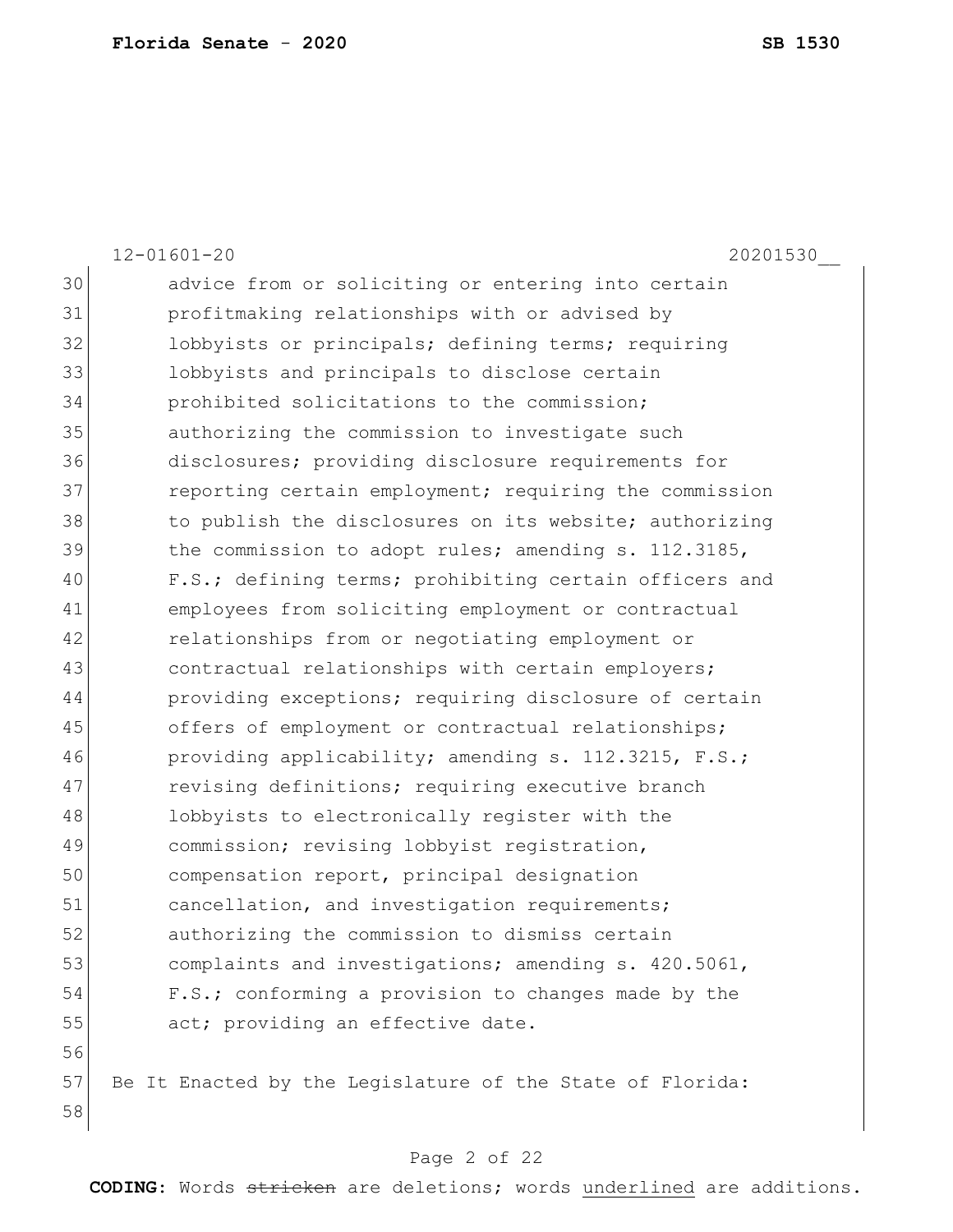|    | $12 - 01601 - 20$<br>20201530                                    |
|----|------------------------------------------------------------------|
| 59 | Section 1. Section 11.061, Florida Statutes, is repealed.        |
| 60 | Section 2. Section 106.114, Florida Statutes, is created to      |
| 61 | read:                                                            |
| 62 | 106.114 Elected official advertising.-                           |
| 63 | (1) As used in this section, the term:                           |
| 64 | (a) "Governmental entity" means any executive, judicial, or      |
| 65 | quasi-judicial department; state university; community college;  |
| 66 | water management district; or political subdivision.             |
| 67 | (b) "Public service announcement" means any message              |
| 68 | communicated by radio, television, electronic communication, or  |
| 69 | billboard which promotes or announces an issue of public         |
| 70 | importance, concern, or welfare. The term does not include an    |
| 71 | official communication on the elected official's official        |
| 72 | website or a social media account used exclusively for official  |
| 73 | business.                                                        |
| 74 | (2) A governmental entity, a person acting on behalf of a        |
| 75 | governmental entity, or an elected official may not use or       |
| 76 | authorize the use of an elected official's name, image,          |
| 77 | likeness, official uniform, badge, or other symbol of office in  |
| 78 | a public service announcement beginning on the date that the     |
| 79 | elected official qualifies as a candidate, pursuant to s. 99.061 |
| 80 | or other applicable law, for reelection or election to another   |
| 81 | public office and ending on the day after the election for which |
| 82 | the elected official qualified as a candidate if such            |
| 83 | announcement is paid for with public funds or if the time or     |
| 84 | space for such announcement is donated by the media. This        |
| 85 | subsection does not apply to charitable events held by an        |
| 86 | organization with tax-exempt status under s. $501(c)$ (3) of the |
| 87 | Internal Revenue Code or bona fide news events, such as press    |

# Page 3 of 22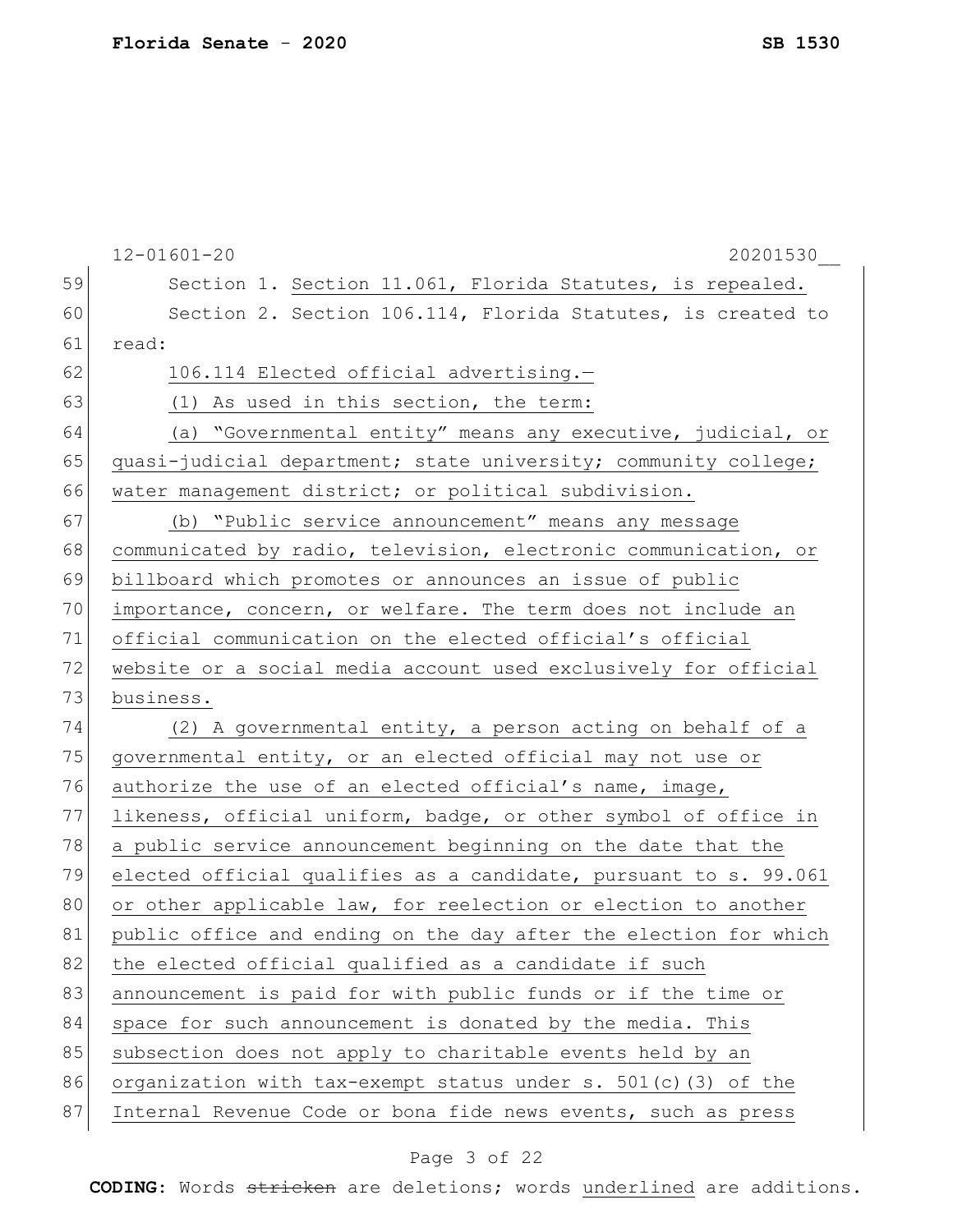```
12-01601-20 20201530__
88 conferences or public debates broadcast by a licensed
89 broadcaster.
90 Section 3. Subsections (7), (9), and (15) of section
91 112.313, Florida Statutes, are amended to read:
92 112.313 Standards of conduct for public officers, employees
93 of agencies, and local government attorneys.-
94 (7) CONFLICTING EMPLOYMENT OR CONTRACTUAL RELATIONSHIP.
95 (a) A No public officer or employee of an agency may not
96 shall have or hold any employment or contractual relationship
97 with any business entity or any agency that which is subject to
98 the regulation of, or is doing business with, the officer's or
99 employee's an agency. This paragraph does not apply to of which
100 he or she is an officer or employee, excluding those
101 organizations and their officers who, when acting in their
102 official capacity, enter into or negotiate a collective
103 bargaining contract with the state or any municipality, county,
104 or other political subdivision of the state. Such<del>; nor shall an</del>
105 officer or employee also may not of an agency have or hold any
106 employment or contractual relationship that will create a 
107 continuing or frequently recurring conflict between his or her
108 private interests and the performance of his or her public
109 duties or that would impede the full and faithful discharge of 
110 his or her public duties.
111 1. When the agency referred to is a that certain kind of
112 special tax district created by general or special law and is 
113 limited specifically to constructing, maintaining, managing, and
```
114 financing improvements in the land area over which the agency 115 has jurisdiction, or when the agency has been organized pursuant 116 to chapter 298, then employment with, or entering into a

#### Page 4 of 22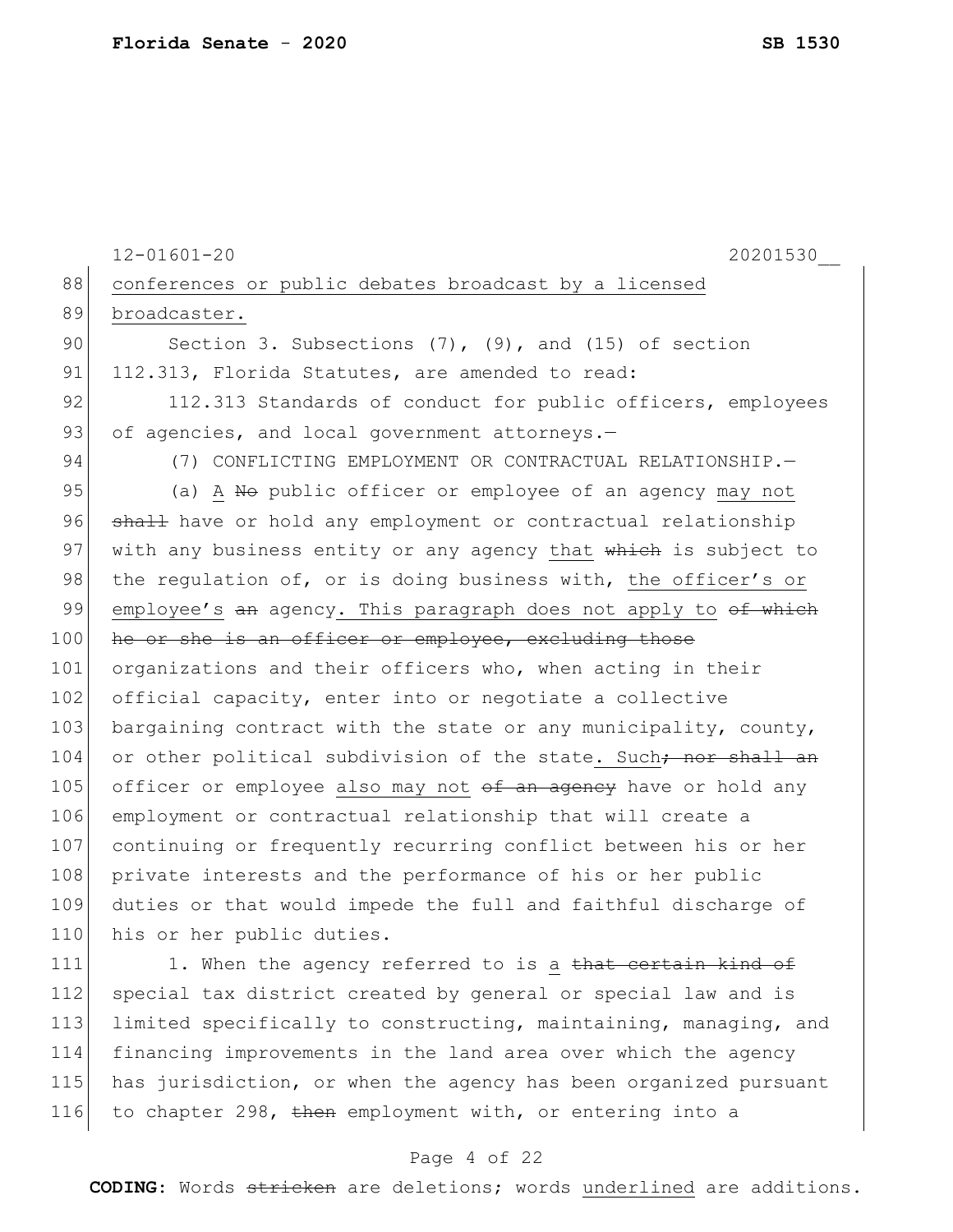|     | $12 - 01601 - 20$<br>20201530                                    |
|-----|------------------------------------------------------------------|
| 117 | contractual relationship with, such a business entity by a       |
| 118 | public officer or employee of such an agency is shall not be     |
| 119 |                                                                  |
|     | prohibited by this subsection or be deemed a conflict per se.    |
| 120 | However, conduct by such officer or employee that is prohibited  |
| 121 | by, or otherwise frustrates the intent of, this section must     |
| 122 | shall be deemed a conflict of interest in violation of the       |
| 123 | standards of conduct set forth by this section.                  |
| 124 | 2. When the agency referred to is a legislative body and         |
| 125 | the regulatory power over the business entity resides in another |
| 126 | agency, or when the regulatory power that which the legislative  |
| 127 | body exercises over the business entity or agency is strictly    |
| 128 | through the enactment of laws or ordinances, then employment     |
| 129 | with, or entering into a contractual relationship with, such a   |
| 130 | business entity by a public officer or employee of such a        |
| 131 | legislative body is shall not be prohibited by this subsection   |
| 132 | or be deemed a conflict based on the regulatory power of the     |
| 133 | legislative body, unless prohibited by or deemed a conflict by   |
| 134 | another law.                                                     |
| 135 | (b) This subsection does shall not prohibit a public             |
| 136 | officer or employee from practicing in a particular profession   |
| 137 | or occupation when such practice by persons holding such public  |
| 138 | office or employment is required or permitted by law or          |
| 139 | ordinance.                                                       |
| 140 | (c) A public officer or an employee of an agency may not         |
| 141 | solicit any employment or contractual relationship prohibited by |
| 142 | this subsection.                                                 |
| 143 | (d) A public officer or an employee of an agency shall           |
| 144 | disclose to the head of his or her agency, the general counsel   |
| 145 | or inspector general of his or her agency, or any other officer  |
|     |                                                                  |

#### Page 5 of 22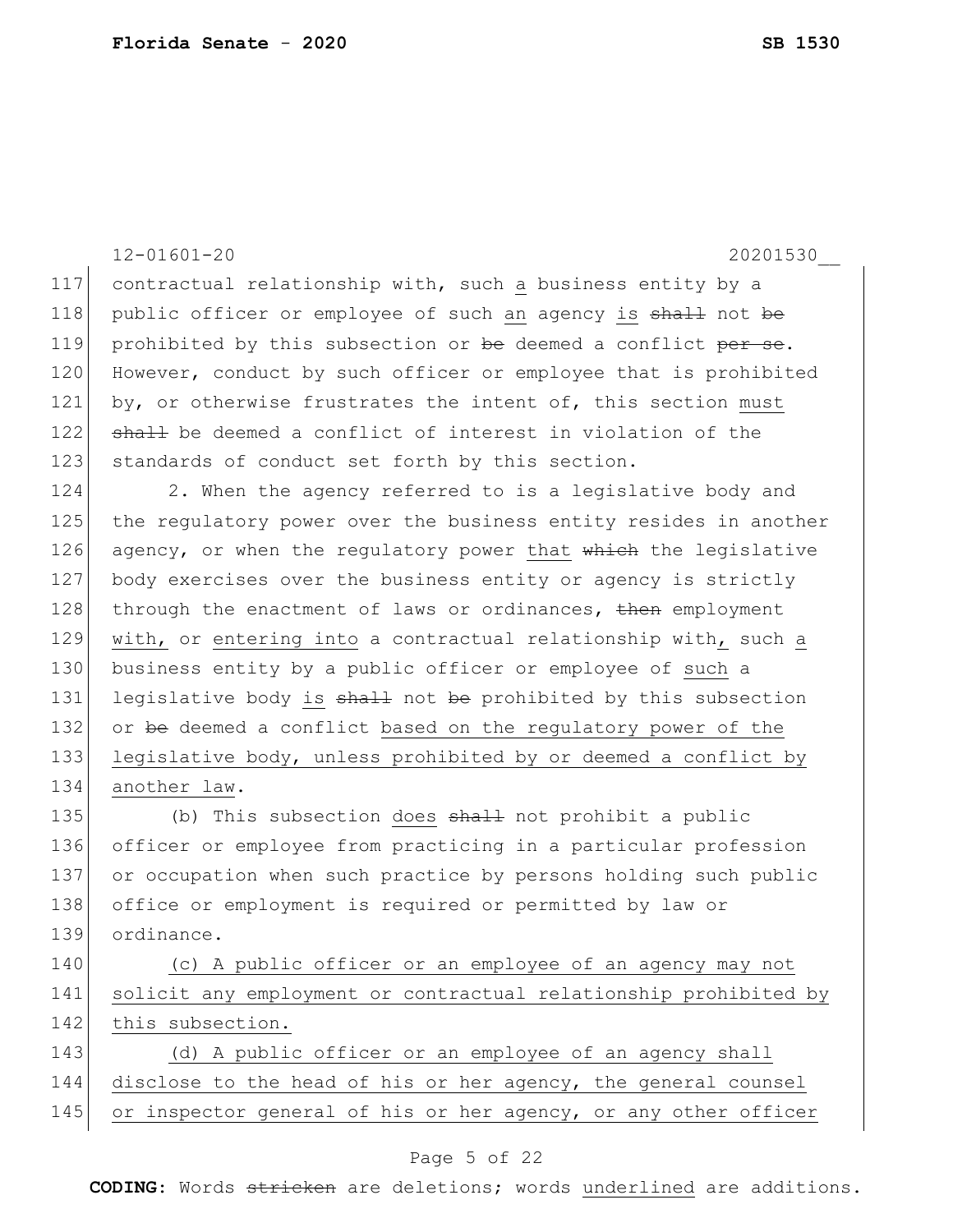|     | $12 - 01601 - 20$<br>20201530                                    |
|-----|------------------------------------------------------------------|
| 146 | or attorney designated by the head of his or her agency any      |
| 147 | offer of employment or contractual relationship that is          |
| 148 | prohibited by this subsection.                                   |
| 149 | (e) If a public officer or an employee of an agency, or a        |
| 150 | person acting on his or her behalf, solicits employment with any |
| 151 | business entity or any agency that is subject to the regulation  |
| 152 | of, or is doing business with, the officer's or employer's       |
| 153 | agency in violation of paragraph (c), the solicited business     |
| 154 | entity or agency must disclose such solicitation to the head of  |
| 155 | the officer's or employee's agency. If such solicitation is by   |
| 156 | or on behalf of the head of the agency or a member of a body     |
| 157 | that is the head of the agency, the solicited business entity or |
| 158 | agency must disclose such solicitation to the commission. The    |
| 159 | commission may investigate such disclosure as if it were a valid |
| 160 | complaint under this part.                                       |
| 161 | (9) POSTEMPLOYMENT RESTRICTIONS; STANDARDS OF CONDUCT FOR        |
| 162 | LEGISLATORS AND LEGISLATIVE EMPLOYEES.-                          |
| 163 | (a) 1. It is the intent of the Legislature to implement by       |
| 164 | statute the provisions of s. $8(e)$ , Art. II of the State       |
| 165 | Constitution relating to legislators, statewide elected          |
| 166 | officers, appointed state officers, and designated public        |
| 167 | employees.                                                       |
| 168 | 2. As used in this paragraph:                                    |
| 169 | a. "Employee" means:                                             |
| 170 | (I) Any person employed in the executive or legislative          |
| 171 | branch of government holding a position in the Senior Management |
| 172 | Service as defined in s. 110.402 or any person holding a         |
| 173 | position in the Selected Exempt Service as defined in s. 110.602 |
| 174 | or any person having authority over policy or procurement        |
|     |                                                                  |

# Page 6 of 22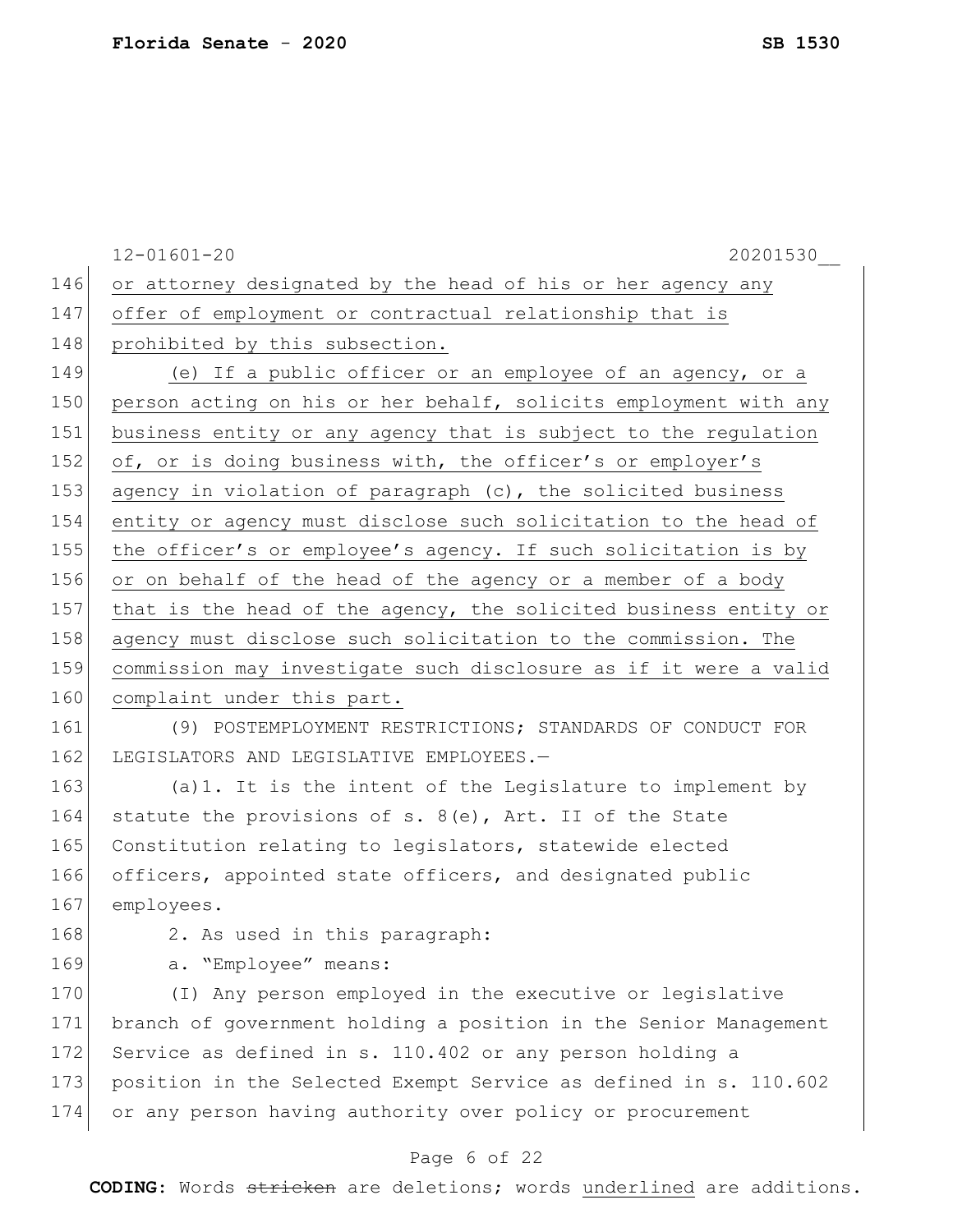12-01601-20 20201530\_\_ 175 employed by the Department of the Lottery. 176 (II) The Auditor General, the director of the Office of 177 Program Policy Analysis and Government Accountability, the 178 Sergeant at Arms and Secretary of the Senate, and the Sergeant 179 at Arms and Clerk of the House of Representatives. 180 (III) The executive director and deputy executive director 181 of the Commission on Ethics. 182 (IV) An executive director, staff director, or deputy staff 183 director of each joint committee, standing committee, or select 184 committee of the Legislature; an executive director, staff 185 director, executive assistant, analyst, or attorney of the 186 Office of the President of the Senate, the Office of the Speaker 187 of the House of Representatives, the Senate Majority Party 188 Office, Senate Minority Party Office, House Majority Party 189 Office, or House Minority Party Office; or any person, hired on 190 a contractual basis, having the power normally conferred upon 191 such persons, by whatever title. 192 (V) The Chancellor and Vice Chancellors of the State 193 University System; the general counsel to the Board of Governors 194 of the State University System; and the president, provost, vice 195 presidents, and deans of each state university. 196 (VI) Any person, including an other-personal-services 197 employee, having the power normally conferred upon the positions 198 referenced in this sub-subparagraph. 199 b. "Appointed state officer" means any member of an 200 appointive board, commission, committee, council, or authority 201 of the executive or legislative branch of state government whose 202 powers, jurisdiction, and authority are not solely advisory and

#### Page 7 of 22

203 include the final determination or adjudication of any personal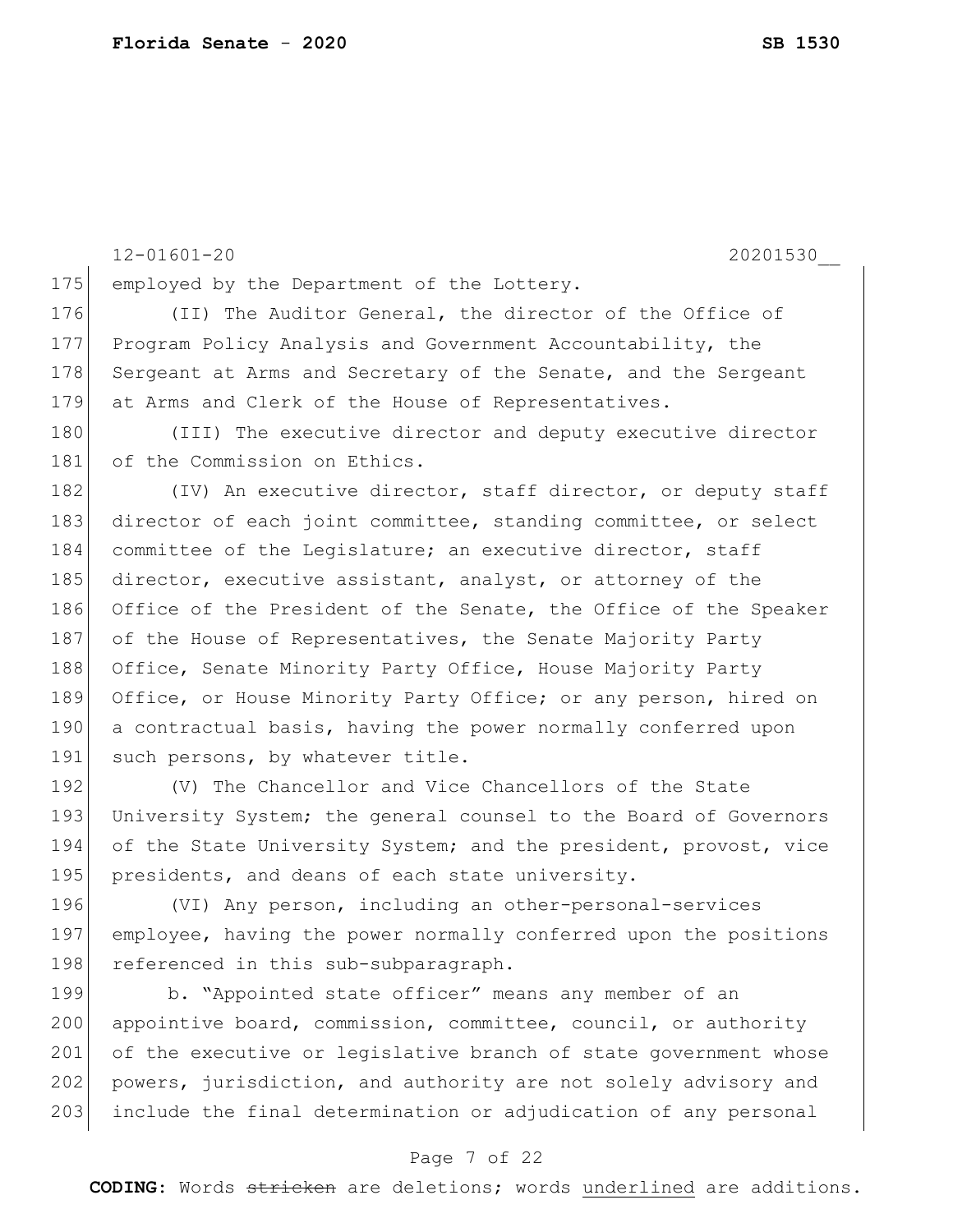12-01601-20 20201530\_\_ 204 or property rights, duties, or obligations, other than those 205 relative to its internal operations. 206 c. "State agency" means an entity of the legislative, 207 executive, or judicial branch of state government over which the 208 Legislature exercises plenary budgetary and statutory control. 209 3.a. No member of the Legislature, appointed state officer, 210 or statewide elected officer shall personally represent another 211 person or entity for compensation before the government body or 212 agency of which the individual was an officer or member for a 213 period of 2 years following vacation of office. No member of the 214 Legislature shall personally represent another person or entity 215 for compensation during his or her term of office before any 216 state agency other than judicial tribunals or in settlement 217 negotiations after the filing of a lawsuit.

218 b. For a period of 2 years following vacation of office, a 219 former member of the Legislature may not act as a lobbyist for 220 compensation before an executive branch agency, agency official, 221 or employee. The terms used in this sub-subparagraph have the 222 same meanings as provided in s. 112.3215.

223 4. An agency employee, including an agency employee who was 224 employed on July 1, 2001, in a Career Service System position 225 that was transferred to the Selected Exempt Service System under 226 chapter 2001-43, Laws of Florida, may not personally represent 227 another person or entity for compensation before the agency with 228 which he or she was employed for a period of 2 years following 229 vacation of position, except when unless employed by and 230 representing another state agency of state government.

231 5. Any person violating this paragraph is shall be subject 232 to the penalties provided in s. 112.317 and a civil penalty of

#### Page 8 of 22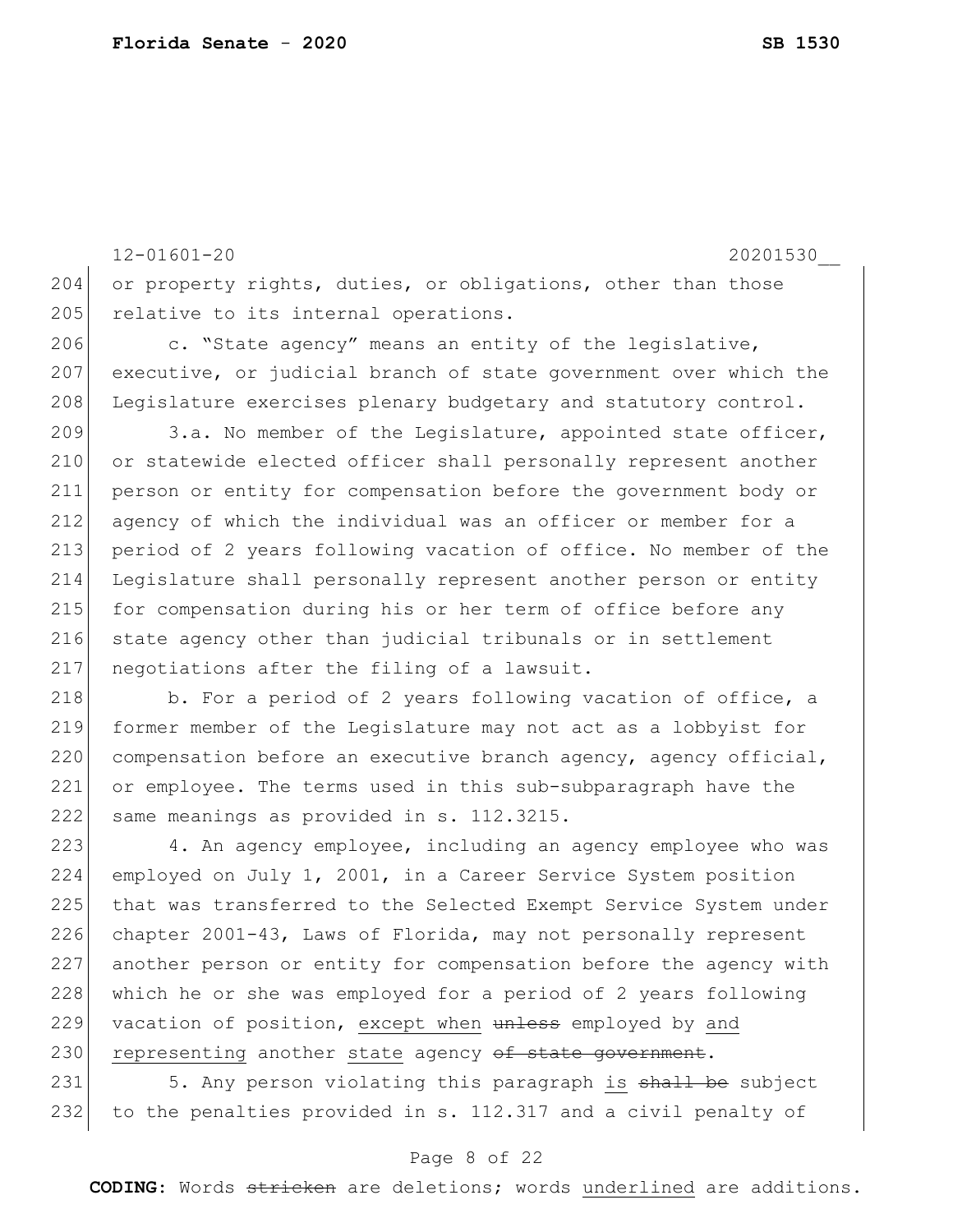|     | $12 - 01601 - 20$<br>20201530                                    |
|-----|------------------------------------------------------------------|
| 233 | an amount equal to the compensation which the person receives    |
| 234 | for the prohibited conduct.                                      |
| 235 | 6. This paragraph is not applicable to:                          |
| 236 | a. A person employed by the Legislature or other agency          |
| 237 | prior to July 1, 1989;                                           |
| 238 | b. A person who was employed by the Legislature or other         |
| 239 | agency on July 1, 1989, whether or not the person was a defined  |
| 240 | employee on July 1, 1989;                                        |
| 241 | e. A person who was a defined employee of the State              |
| 242 | University System or the Public Service Commission who held such |
| 243 | employment on December 31, 1994;                                 |
| 244 | d. A person who has reached normal retirement age as             |
| 245 | defined in s. 121.021(29), and who has retired under the         |
| 246 | provisions of chapter 121 by July 1, 1991; or                    |
| 247 | e. Any appointed state officer whose term of office began        |
| 248 | before January 1, 1995, unless reappointed to that office on or  |
| 249 | after January 1, 1995.                                           |
| 250 | (b) In addition to the provisions of this part which are         |
| 251 | applicable to legislators and legislative employees by virtue of |
| 252 | their being public officers or employees, the conduct of members |
| 253 | of the Legislature and legislative employees shall be governed   |
| 254 | by the ethical standards provided in the respective rules of the |
| 255 | Senate or House of Representatives which are not in conflict     |
| 256 | herewith.                                                        |
| 257 | (15) ADDITIONAL EXEMPTION.-                                      |
| 258 | (a) An No elected public officer may not shall be held in        |
| 259 | violation of subsection (7) if the officer maintains an          |
| 260 | employment relationship with an entity which is currently a tax- |
| 261 | exempt organization under s. 501(c) of the Internal Revenue Code |
|     |                                                                  |

# Page 9 of 22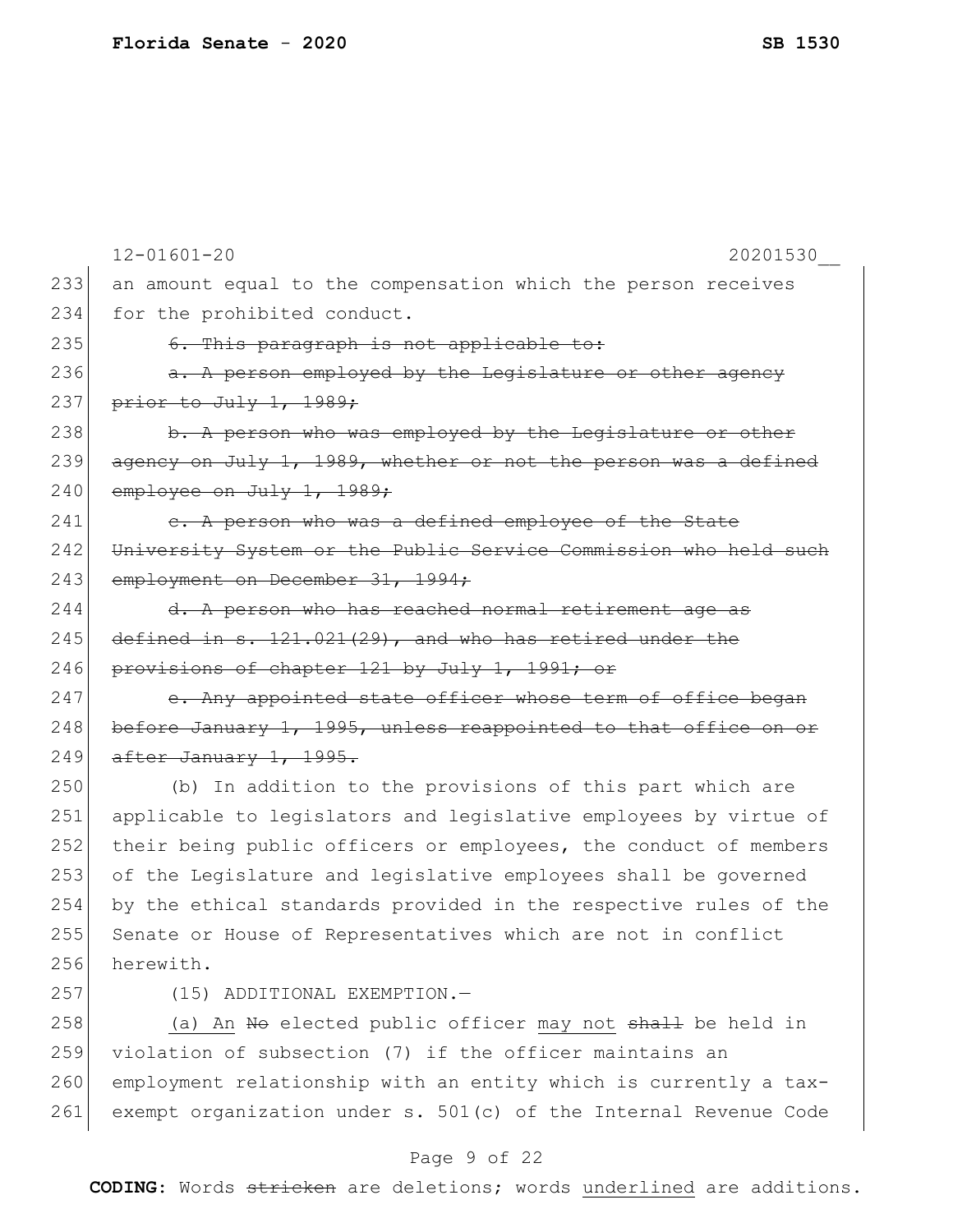|     | $12 - 01601 - 20$<br>20201530                                    |
|-----|------------------------------------------------------------------|
| 262 | and which contracts with or otherwise enters into a business     |
| 263 | relationship with the officer's agency and:                      |
| 264 | 1. (a) The officer's employment is not directly or               |
| 265 | indirectly compensated as a result of such contract or business  |
| 266 | relationship;                                                    |
| 267 | 2. (b) The officer has in no way participated in the             |
| 268 | agency's decision to contract or to enter into the business      |
| 269 | relationship with his or her employer, whether by participating  |
| 270 | in discussion at the meeting, by communicating with officers or  |
| 271 | employees of the agency, or otherwise; and                       |
| 272 | 3. (e) The officer abstains from voting on any matter which      |
| 273 | may come before the agency involving the officer's employer,     |
| 274 | publicly states to the assembly the nature of the officer's      |
| 275 | interest in the matter from which he or she is abstaining, and   |
| 276 | files a written memorandum as provided in s. 112.3143.           |
| 277 | (b) This subsection does not apply to an officer who begins      |
| 278 | his or her term of office on or after July 1, 2020.              |
| 279 | Section 4. Section 112.3181, Florida Statutes, is created        |
| 280 | to read:                                                         |
| 281 | 112.3181 Additional standards for statewide elected              |
| 282 | officers and legislators.-                                       |
| 283 | (1) A statewide elected officer or member of the                 |
| 284 | Legislature may not solicit an employment offer or investment    |
| 285 | advice arising out of official or political activities engaged   |
| 286 | in while he or she is an officer or a legislator or a candidate  |
| 287 | for such office, except under either of the following            |
| 288 | circumstances:                                                   |
| 289 | (a) The officer or legislator may solicit or accept future       |
| 290 | employment, including professional partnerships, in the last 180 |
|     |                                                                  |

### Page 10 of 22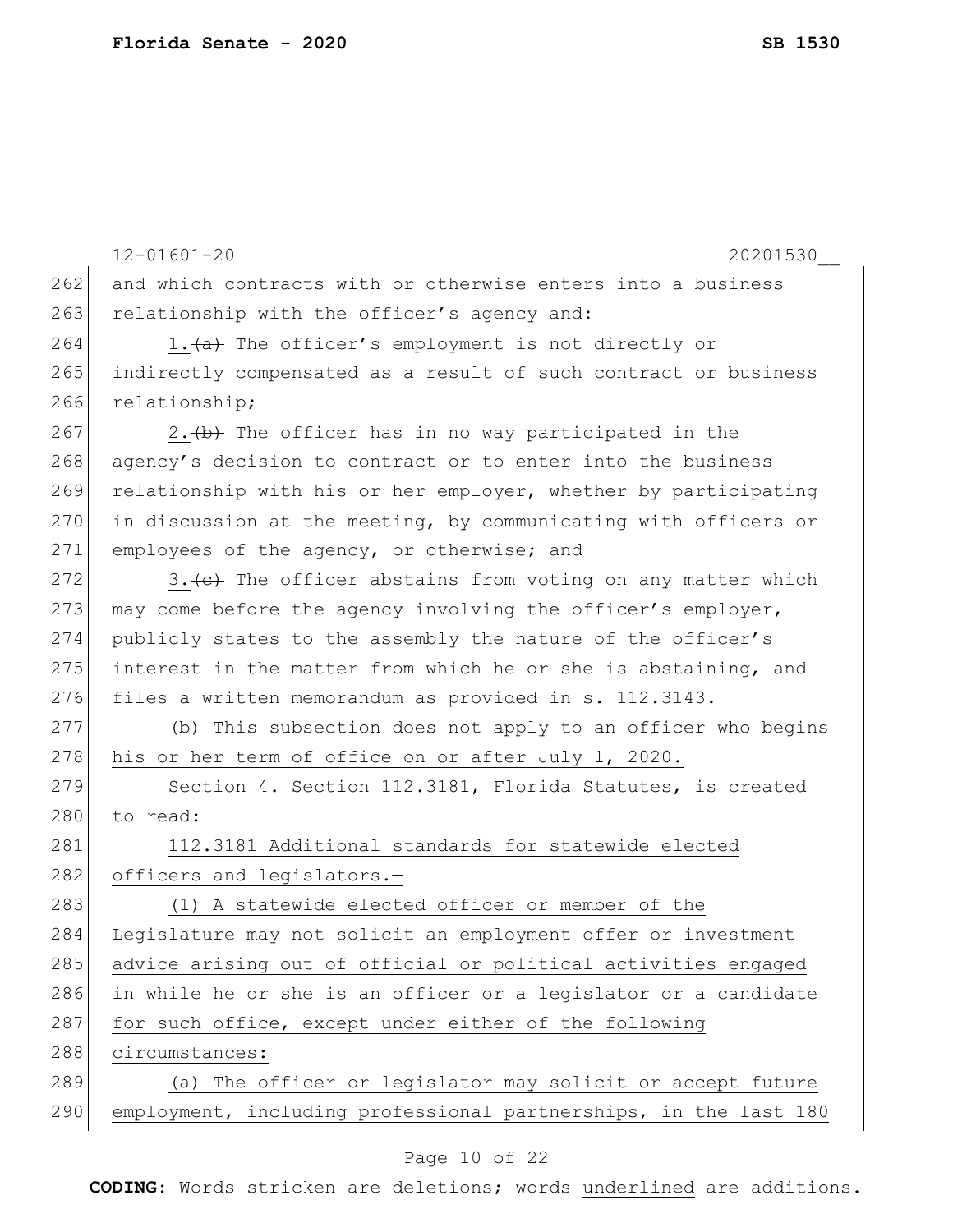|     | $12 - 01601 - 20$<br>20201530                                    |
|-----|------------------------------------------------------------------|
| 291 | days of his or her term of office if he or she is ineligible to  |
| 292 | run for reelection or has publicly announced, and filed a letter |
| 293 | or other written notice with the qualifying officer with whom    |
| 294 | reelection qualification papers are filed, that he or she is not |
| 295 | and does not intend to become a candidate for reelection.        |
| 296 | (b) The officer or legislator may solicit or accept              |
| 297 | employment from any prospective employer in a profession or an   |
| 298 | occupation in which he or she has formerly engaged, has been     |
| 299 | formally educated or trained, or is licensed unless such         |
| 300 | employment is prohibited by other general law.                   |
| 301 | (2) A statewide elected officer or member of the                 |
| 302 | Legislature may not solicit or accept investment advice from or  |
| 303 | solicit or enter into an investment, a joint venture, or other   |
| 304 | profitmaking relationship with a lobbyist or principal, as those |
| 305 | terms are defined in s. 11.045 or s. 112.3215. However, the      |
| 306 | officer or legislator may buy or sell listed, publicly traded    |
| 307 | securities of a principal without the advice of a lobbyist or    |
| 308 | principal unless such action violates s. 112.313. For purposes   |
| 309 | of this section, the phrase "investment, joint venture, or other |
| 310 | profitmaking relationship" does not include an employment        |
| 311 | relationship or any enterprise organized to employ or engage the |
| 312 | personal services of individuals, including the officer or       |
| 313 | legislator. For purposes of this section, the terms "investment  |
| 314 | advice" and "profitmaking relationship" do not include a client  |
| 315 | relationship with a licensed investment broker, licensed         |
| 316 | investment advisor, or similarly licensed professional to whom   |
| 317 | the officer or legislator pays ordinary and reasonable fees for  |
| 318 | services, regardless of such broker's, advisor's, or             |
| 319 | professional's status as a lobbyist's principal or a nonlobbyist |

# Page 11 of 22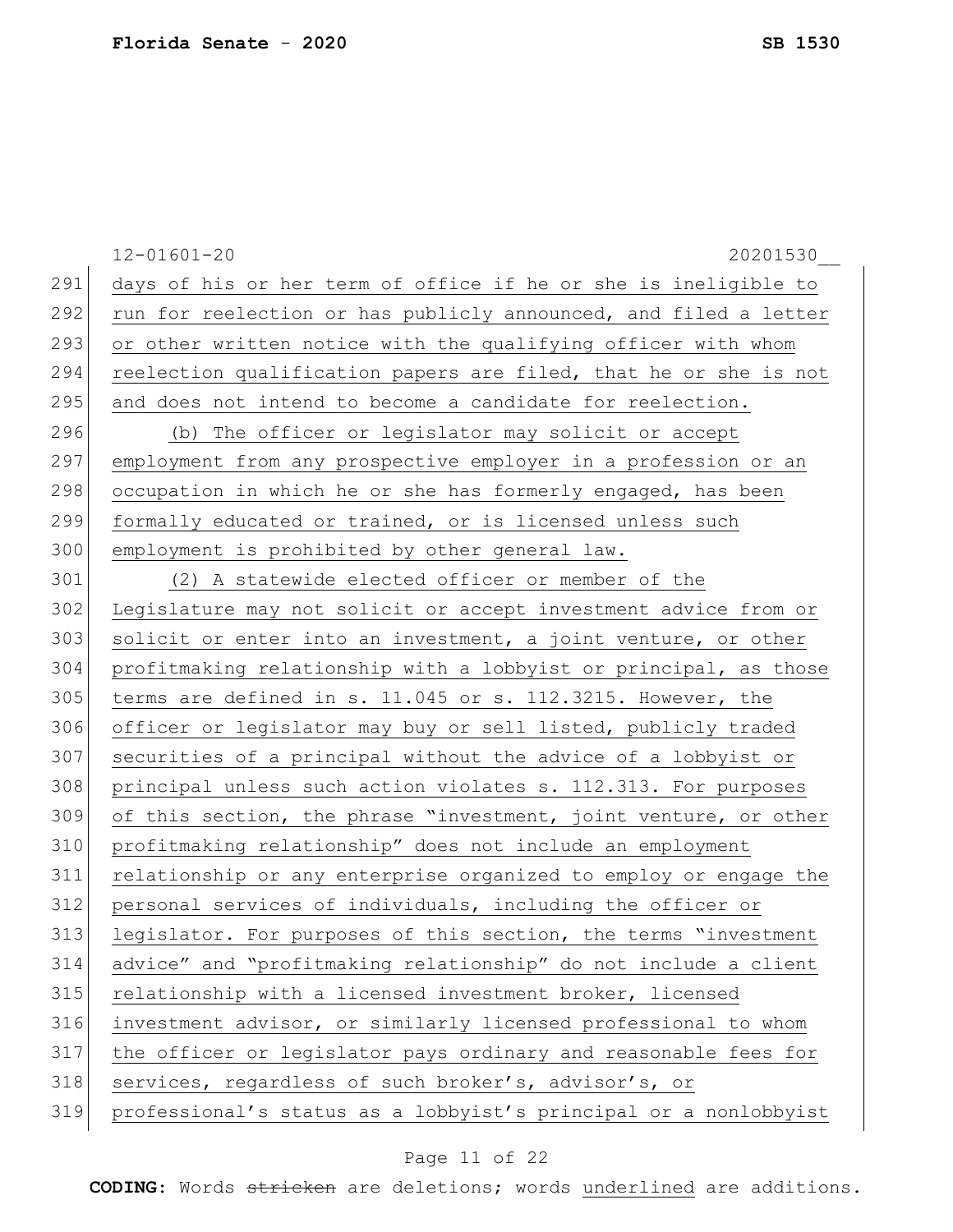|     | $12 - 01601 - 20$<br>20201530                                    |
|-----|------------------------------------------------------------------|
| 320 | employee of such principal.                                      |
| 321 | (3) A lobbyist or principal who receives a solicitation          |
| 322 | prohibited by this section by or on behalf of a statewide        |
| 323 | elected officer or member of the Legislature must disclose such  |
| 324 | solicitation to the commission. Any other person who receives    |
| 325 | such solicitation may disclose such solicitation to the          |
| 326 | commission. The commission may investigate any disclosure under  |
| 327 | this subsection as if it were a valid complaint under this part. |
| 328 | $(4)$ (a) A statewide elected officer or member of the           |
| 329 | Legislature must file a written disclosure with the commission   |
| 330 | upon acceptance of the following:                                |
| 331 | 1. Any new employment with or increased compensation from        |
| 332 | an entity that receives state funds directly by appropriation;   |
| 333 | 2. Any new employment with or increased compensation from        |
| 334 | an agency;                                                       |
| 335 | 3. Any new employment the offer of which arose out of            |
| 336 | official or political activities engaged in while he or she was  |
| 337 | a statewide elected officer, member of the Legislature, or       |
| 338 | candidate for such office; or                                    |
| 339 | 4. Any new employment with or increased compensation from a      |
| 340 | lobbyist, principal of a lobbyist, or lobbying firm.             |
| 341 | (b) The disclosure must identify the applicable                  |
| 342 | subparagraph of paragraph (a), the employer, position, salary or |
| 343 | other compensation, and the effective date of employment or      |
| 344 | increased compensation. Such disclosure must be filed within 30  |
| 345 | days after he or she accepts the employment or increased         |
| 346 | compensation or before the effective date of employment or       |
| 347 | increased compensation, whichever date is earliest. With respect |
| 348 | to employment or increased compensation accepted or effective    |

# Page 12 of 22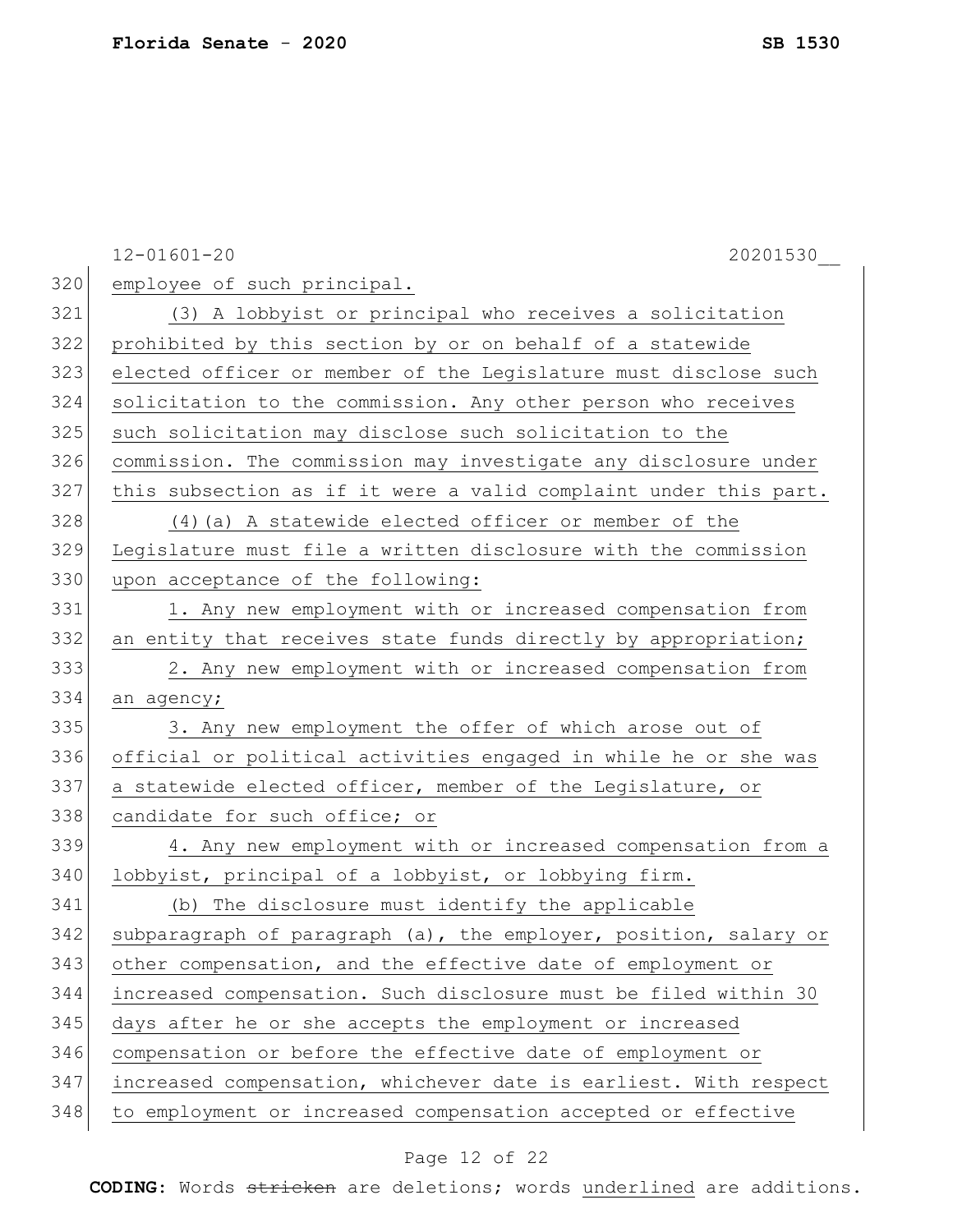|     | $12 - 01601 - 20$<br>20201530                                                          |
|-----|----------------------------------------------------------------------------------------|
| 349 | between December 31, 2019, and July 1, 2020, the officer or                            |
| 350 | legislator must file such disclosure within 30 days after July                         |
| 351 | 1, 2020. The commission shall publish such disclosures with the                        |
| 352 | officer's or legislator's full financial disclosure on its                             |
| 353 | website. The commission may adopt forms for disclosure and may                         |
| 354 | adopt rules requiring electronic submission of the disclosure                          |
| 355 | required by this subsection.                                                           |
| 356 | Section 5. Present subsection (7) of section 112.3185,                                 |
| 357 | Florida Statutes, is renumbered as subsection $(8)$ , a new                            |
| 358 | subsection (7) is added to that section, subsection (1) of that                        |
| 359 | section is reordered and amended, and present subsection (8) of                        |
| 360 | that section is amended, to read:                                                      |
| 361 | 112.3185 Additional standards for state officers and agency                            |
| 362 | employees.-                                                                            |
| 363 | (1) For the purposes of this section, the term:                                        |
| 364 | (b) $\overline{a}$ "Contractual services" has the same meaning $\overline{b}$ shall be |
| 365 | defined as set forth in chapter 287.                                                   |
| 366 | (a) (b) "Agency" means any state officer, department, board,                           |
| 367 | commission, or council of the executive, legislative, or                               |
| 368 | judicial branch of state government and includes the Public                            |
| 369 | Service Commission.                                                                    |
| 370 | (c) "Covered officer" means a state officer who is serving                             |
| 371 | in a position that is not an elective position. The term does                          |
| 372 | not include a person who is appointed to fill an unexpired term                        |
| 373 | of an elective office.                                                                 |
| 374 | (d) "Negotiate" or "negotiation" means a response to an                                |
| 375 | offer or solicitation of an offer of employment or a contractual                       |
| 376 | relationship, including the submission of a resume, an                                 |
| 377 | application, or any other information demonstrating interest on                        |

# Page 13 of 22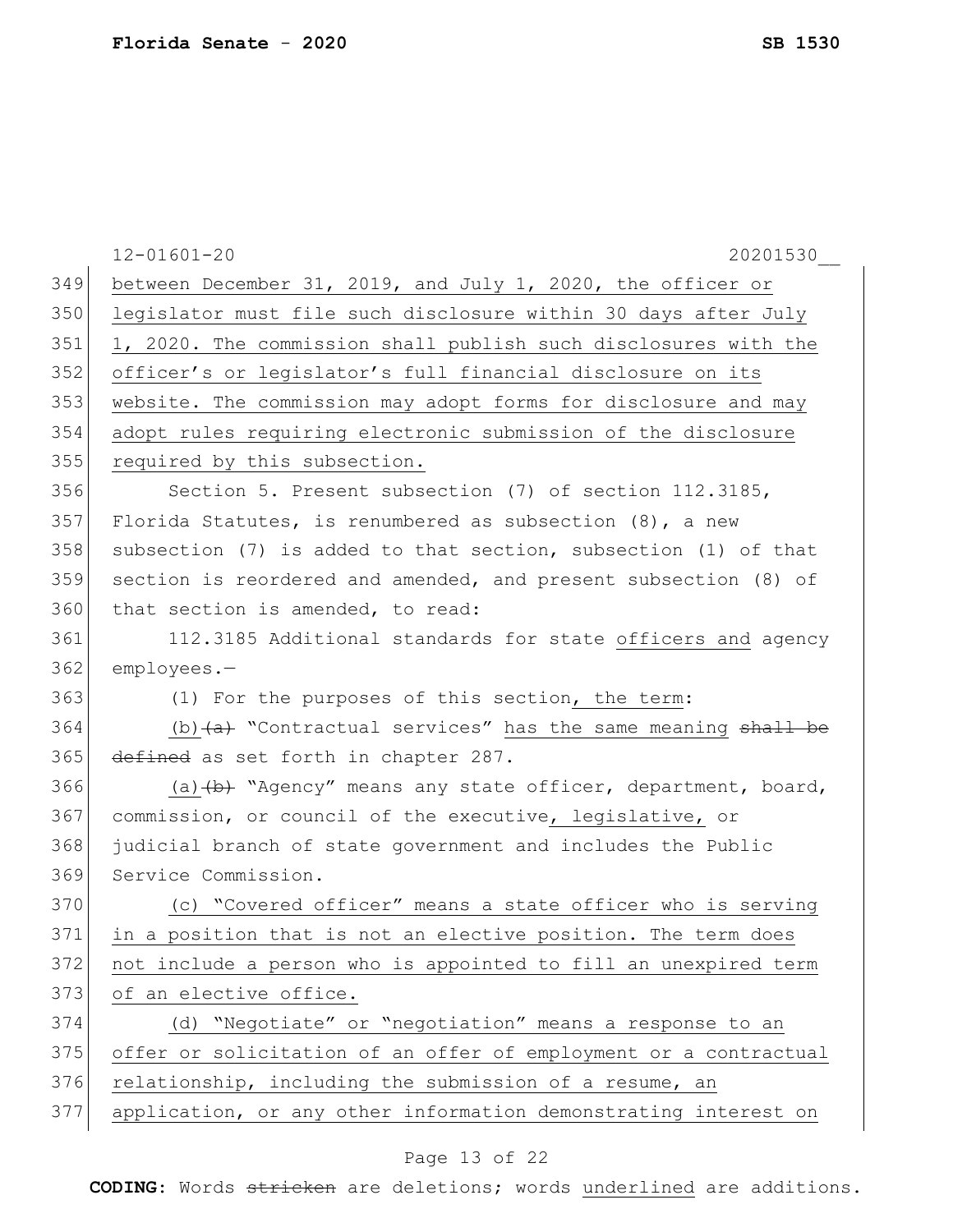|     | $12 - 01601 - 20$<br>20201530                                    |
|-----|------------------------------------------------------------------|
| 378 | the part of a prospective employee and interviewing or engaging  |
| 379 | in other communication intended to lead to an offer or           |
| 380 | acceptance of employment or a contractual relationship.          |
| 381 | (e) "Reporting employee" means any agency employee who is a      |
| 382 | reporting individual or procurement employee, as those terms are |
| 383 | defined in s. 112.3148.                                          |
| 384 | (f) "Restricted employer," with respect to any state             |
| 385 | officer or agency employee, means any entity that does business  |
| 386 | with or is subject to regulation by an agency employing the      |
| 387 | covered officer or reporting employee and any person or entity   |
| 388 | from whom the covered officer or reporting employee may not      |
| 389 | solicit a gift under s. 112.3148(3).                             |
| 390 | (g) "Subject to regulation by an agency" means subject to        |
| 391 | regulation by agency action as defined in s. 120.52(2) or its    |
| 392 | substantial equivalent. The term does not include requlatory     |
| 393 | power exercised strictly through the enactment of general laws.  |
| 394 | (7) A covered officer or reporting employee who is employed      |
| 395 | in such position on or after July 1, 2020, may not solicit an    |
| 396 | employment or contractual relationship from or negotiate an      |
| 397 | employment or contractual relationship with a restricted         |
| 398 | employer except as provided in this subsection.                  |
| 399 | (a) A covered officer or reporting employee may solicit a        |
| 400 | future employment or contractual relationship from or negotiate  |
| 401 | a future employment or contractual relationship with a           |
| 402 | restricted employer within 90 days before the expiration of the  |
| 403 | officer's term of office, if the officer does not seek           |
| 404 | reappointment, or within 90 days before the officer's or         |
| 405 | employee's termination or retirement date, if he or she provides |
| 406 | notice of termination or retirement to the head of his or her    |
|     |                                                                  |

# Page 14 of 22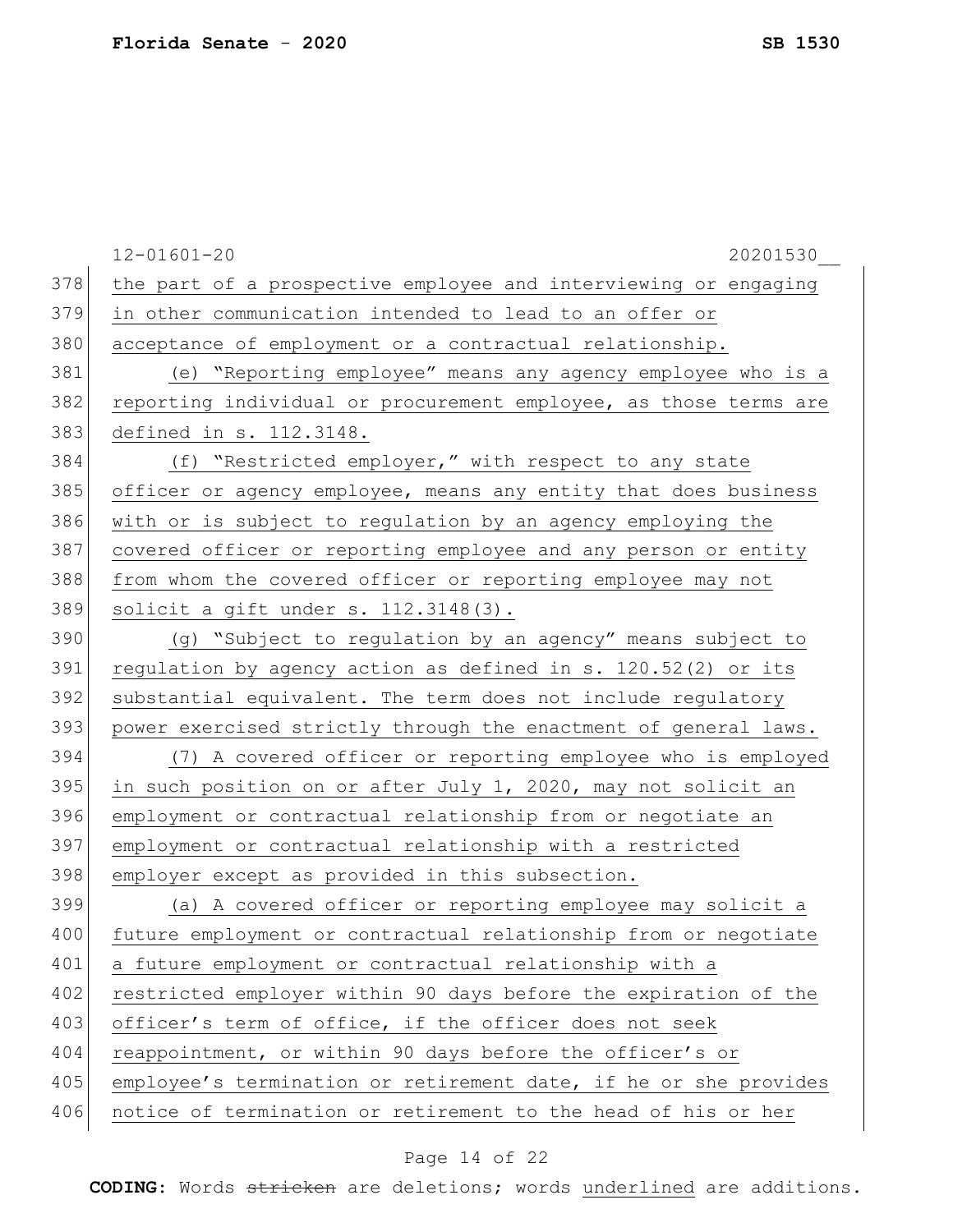12-01601-20 20201530\_\_ 407 agency, the general counsel or inspector general of his or her 408 agency, or any other officer or attorney designated by the head 409 of his or her agency. 410 (b) If a covered officer or reporting employee has been 411 notified by his or her appointing authority or employing agency 412 that he or she will be discharged from office or dismissed or 413 terminated from employment, he or she may solicit a future 414 employment or contractual relationship from or negotiate a 415 future employment or contractual relationship with a restricted 416 employer at any time after such notice but not sooner than 180 417 days before his or her employment is scheduled to end. 418 (c) A covered officer or reporting employee must disclose 419 to the head of his or her agency, the general counsel or 420 inspector general of his or her agency, or any other officer or 421 attorney designated by the head of his or her agency any offer 422 from a restricted employer of employment or a contractual 423 relationship. After such disclosure, a covered officer or 424 reporting employee may negotiate employment or a contractual 425 relationship with the restricted employer if expressly 426 authorized by the head of his or her agency or the agency head's 427 authorized designee. Permission may be withheld only if the 428 agency head or his or her authorized designee determines such 429 negotiation poses an actual or a potential conflict with the 430 interests of the state or the agency. 431 (d) This subsection does not authorize any employment or 432 contractual relationship solicitation otherwise prohibited by 433 general law. 434 (9)<del>(8)</del> Subsections (1) through (6) do not apply this 435 | section is not applicable to any employee of the Public Service

#### Page 15 of 22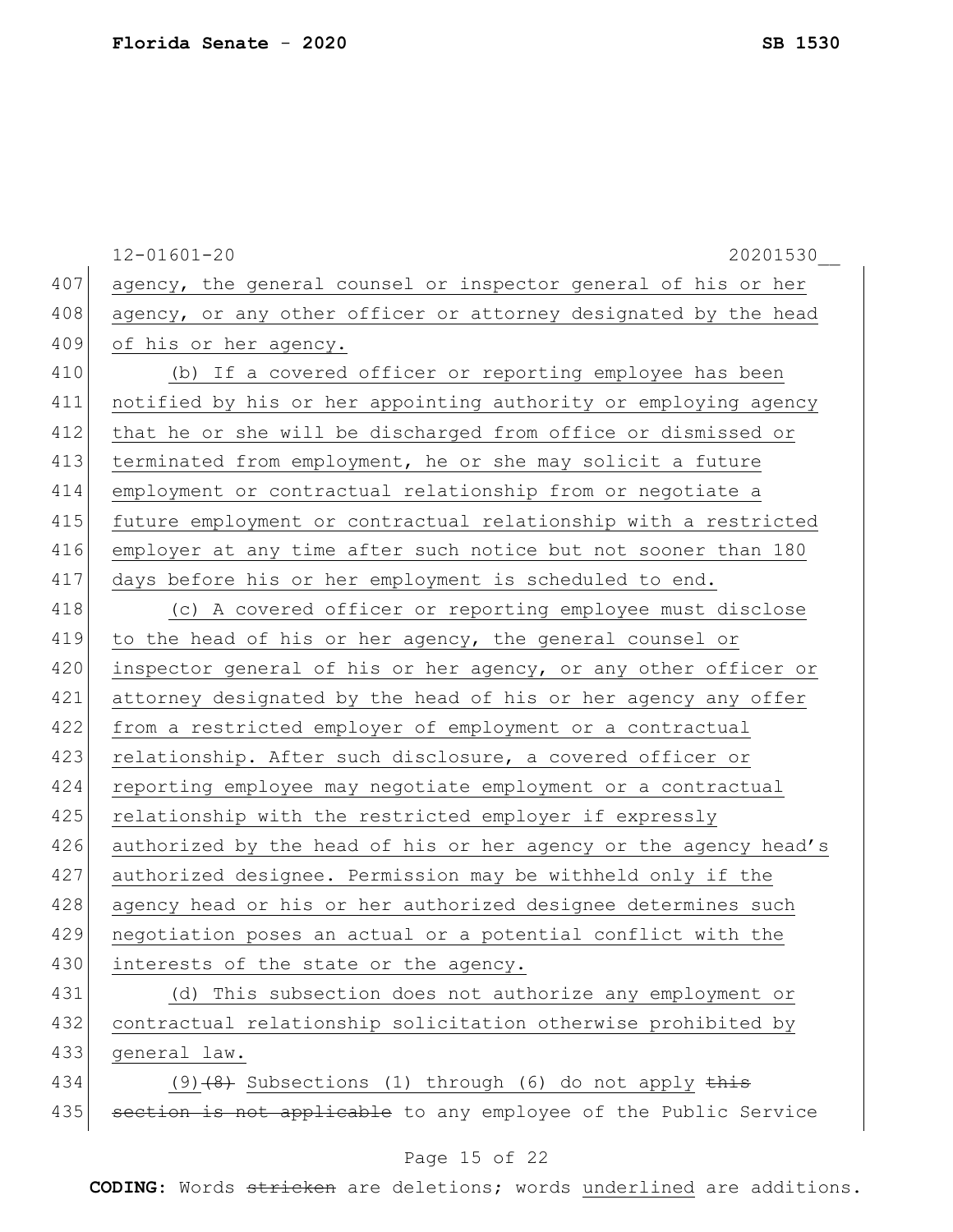12-01601-20 20201530\_\_ 436 Commission who was so employed on or before December 31, 1994, 437 unless so employed on or after July 1, 2020. 438 Section 6. Paragraphs (a),  $(f)$ , and (h) of subsection  $(1)$ , 439 subsection (3), paragraph (a) of subsection (5), and subsections 440 (7) and (8) of section 112.3215, Florida Statutes, are amended, 441 and subsection (15) of that section is republished, to read: 442 112.3215 Lobbying before the executive branch or the 443 Constitution Revision Commission; registration and reporting; 444 investigation by commission.— 445 (1) For the purposes of this section: 446 (a) "Agency" means the Governor; the Governor and 447 Cabinet;  $\frac{1}{\sqrt{1-\frac{1}{\sqrt{1-\frac{1}{\sqrt{1-\frac{1}{\sqrt{1-\frac{1}{\sqrt{1-\frac{1}{\sqrt{1-\frac{1}{\sqrt{1-\frac{1}{\sqrt{1-\frac{1}{\sqrt{1-\frac{1}{\sqrt{1-\frac{1}{\sqrt{1-\frac{1}{\sqrt{1-\frac{1}{\sqrt{1-\frac{1}{\sqrt{1-\frac{1}{\sqrt{1-\frac{1}{\sqrt{1-\frac{1}{\sqrt{1-\frac{1}{\sqrt{1-\frac{1}{\sqrt{1-\frac{1}{\sqrt{1-\frac{1}{\sqrt{1-\frac{1}{\sqrt{1-\frac{1}{\sqrt{1$ 448 commission, or authority of the executive branch; the State 449 Board of Education; or the Board of Governors of the State 450 University System. The term also includes In addition, "agency" 451 shall mean the Constitution Revision Commission as provided by 452 s. 2, Art. XI of the State Constitution. 453 (f) "Lobbying" "Lobbies" means seeking, on behalf of 454 another person, to influence an agency with respect to a 455 decision of the agency in the area of policy or procurement or 456 an attempt to obtain the goodwill of an agency official or 457 employee. The term "Lobbies" also means influencing or 458 attempting to influence, on behalf of another, the Constitution 459 Revision Commission's action or nonaction through oral or 460 written communication or an attempt to obtain the goodwill of a 461 member or employee of the Constitution Revision Commission. 462 (h) "Lobbyist" means a person who is employed and receives 463 payment, or who contracts for economic consideration, for the 464 purpose of lobbying, or a person who is principally employed for

#### Page 16 of 22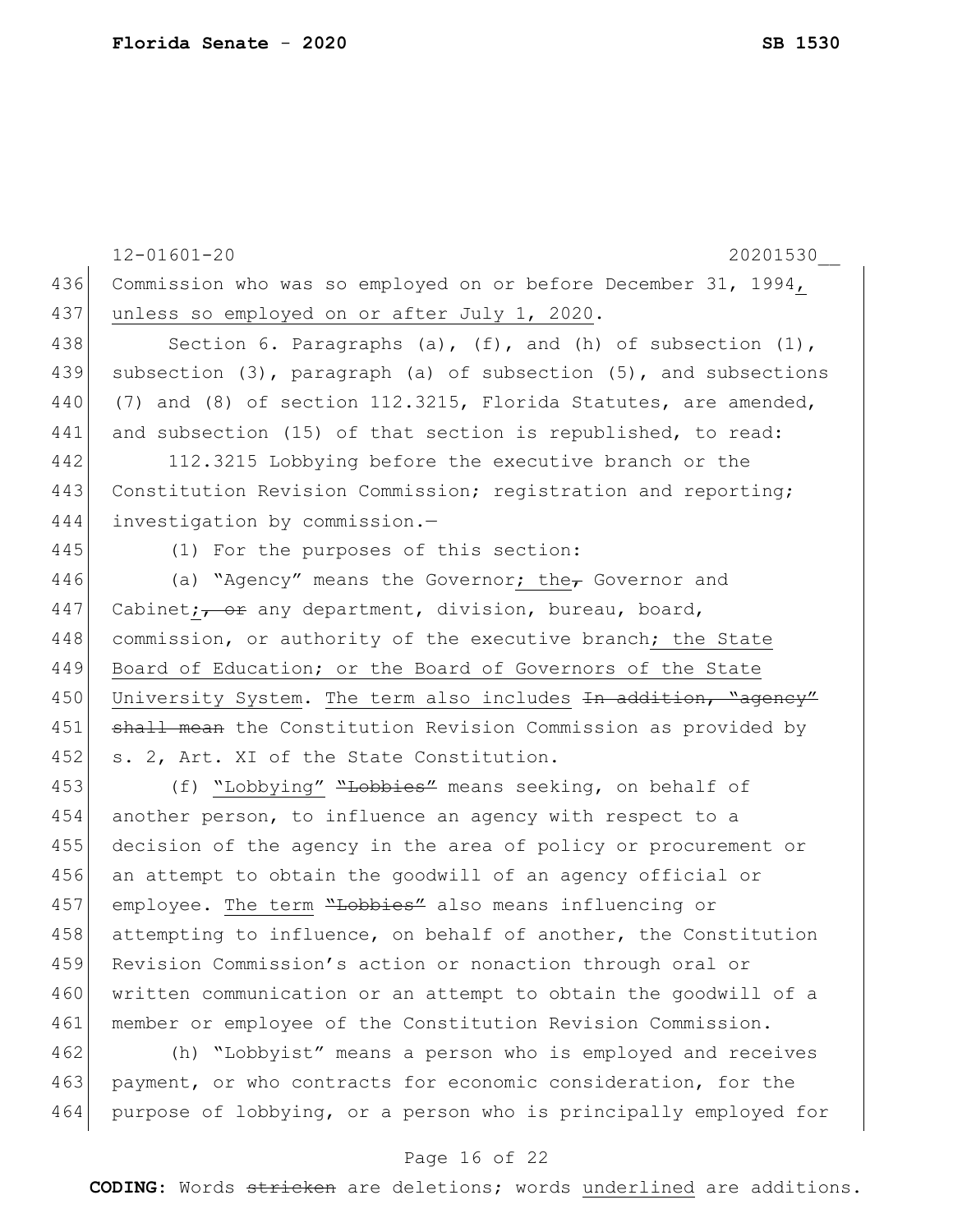|     | $12 - 01601 - 20$<br>20201530                                    |
|-----|------------------------------------------------------------------|
| 465 | governmental affairs by another person or governmental entity to |
| 466 | lobby on behalf of that other person or governmental entity. For |
| 467 | purposes of this paragraph, the phrase "principally employed for |
| 468 | governmental affairs" means that one of the principal or most    |
| 469 | significant responsibilities of the employee to the employer is  |
| 470 | overseeing the employer's various relationships with government  |
| 471 | or representing the employer in its contacts with government.    |
| 472 | The term "Lobbyist" does not include a person who is:            |
| 473 | 1. An attorney, or any person, who represents a client in a      |
| 474 | judicial proceeding or in a formal administrative proceeding     |
| 475 | conducted pursuant to chapter 120 or any other formal hearing    |
| 476 | before an agency, board, commission, or authority of this state. |
| 477 | 2. An officer or employee of an agency, or of a legislative      |
| 478 | or judicial branch entity, or a political subdivision of this    |
| 479 | state acting in the normal course of his or her office or        |
| 480 | duties.                                                          |
| 481 | 3. A confidential informant who is providing, or wishes to       |
| 482 | provide, confidential information to be used for law enforcement |
| 483 | purposes.                                                        |
| 484 | 4. A person who seeks lobbies to procure a contract              |
| 485 | pursuant to chapter 287 which contract is less than the          |
| 486 | threshold for CATEGORY ONE as provided in s. 287.017.            |
| 487 | (3) A person may not lobby an agency until such person has       |
| 488 | electronically registered as a lobbyist with the commission.     |
| 489 | Such registration shall be due upon initially being retained to  |
| 490 | lobby and is renewable on a calendar year basis thereafter. The  |
| 491 | commission shall request authorization from the principal with   |
| 492 | the principal's name, business address, e-mail address, and      |
| 493 | telephone number to confirm that the registrant is authorized to |
|     | Page 17 of 22                                                    |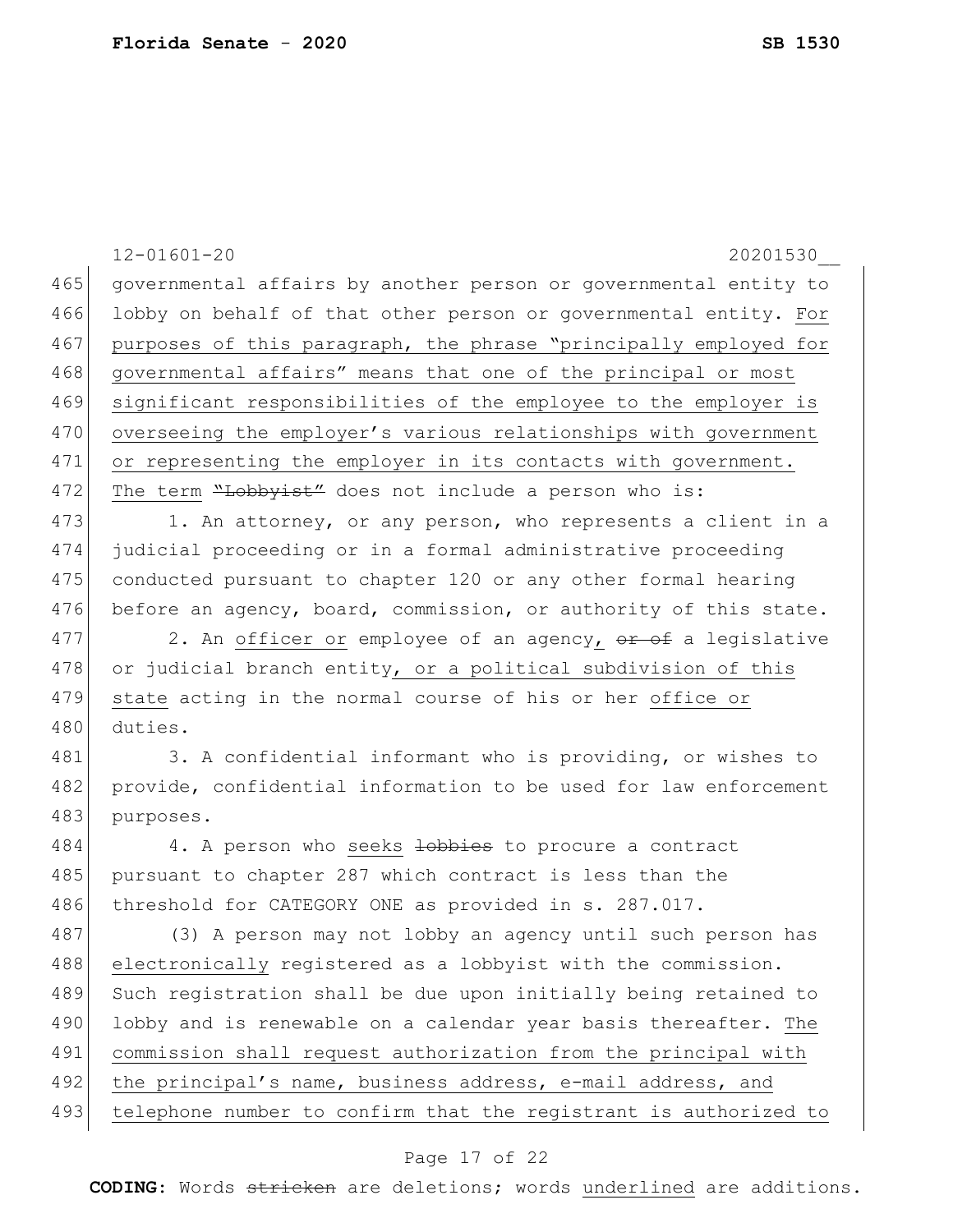|     | $12 - 01601 - 20$<br>20201530                                    |
|-----|------------------------------------------------------------------|
| 494 | represent the principal Upon registration the person shall       |
| 495 | provide a statement signed by the principal or principal's       |
| 496 | representative that the registrant is authorized to represent    |
| 497 | the principal. The principal or principal's representative shall |
| 498 | also identify and designate its main business pursuant to the    |
| 499 | North American Industry Classification System six-digit          |
| 500 | numerical code that most accurately describes the principal's    |
| 501 | main business. Registration is not complete until the commission |
| 502 | receives the principal's authorization and the registration fee  |
| 503 | on the statement authorizing that lobbyist pursuant to a         |
| 504 | classification system approved by the commission. The            |
| 505 | registration shall require each lobbyist to attest to disclose,  |
| 506 | under oath, the following information:                           |
| 507 | (a) Full legal name, e-mail address, telephone number, Name      |
| 508 | and business address;                                            |
| 509 | (b) The full name, e-mail address, telephone number, and         |
| 510 | business address of each principal represented;                  |
| 511 | (c) His or her area of interest;                                 |
| 512 | (d) The agencies before which he or she will appear; and         |
| 513 | (d) $(e)$ The existence of any direct or indirect business       |
| 514 | association, partnership, or financial relationship with any     |
| 515 | employee of an agency with which he or she lobbies, or intends   |
| 516 | to lobby, as disclosed in the registration.                      |
| 517 | (5) (a) 1. Each lobbying firm shall file a compensation          |
| 518 | report with the commission for each calendar quarter during any  |
| 519 | portion of which one or more of the firm's lobbyists were        |
| 520 | registered to represent a principal. The report shall include    |
| 521 | the:                                                             |
| 522 | a. Full name, e-mail address, business address, and              |
|     | Page 18 of 22                                                    |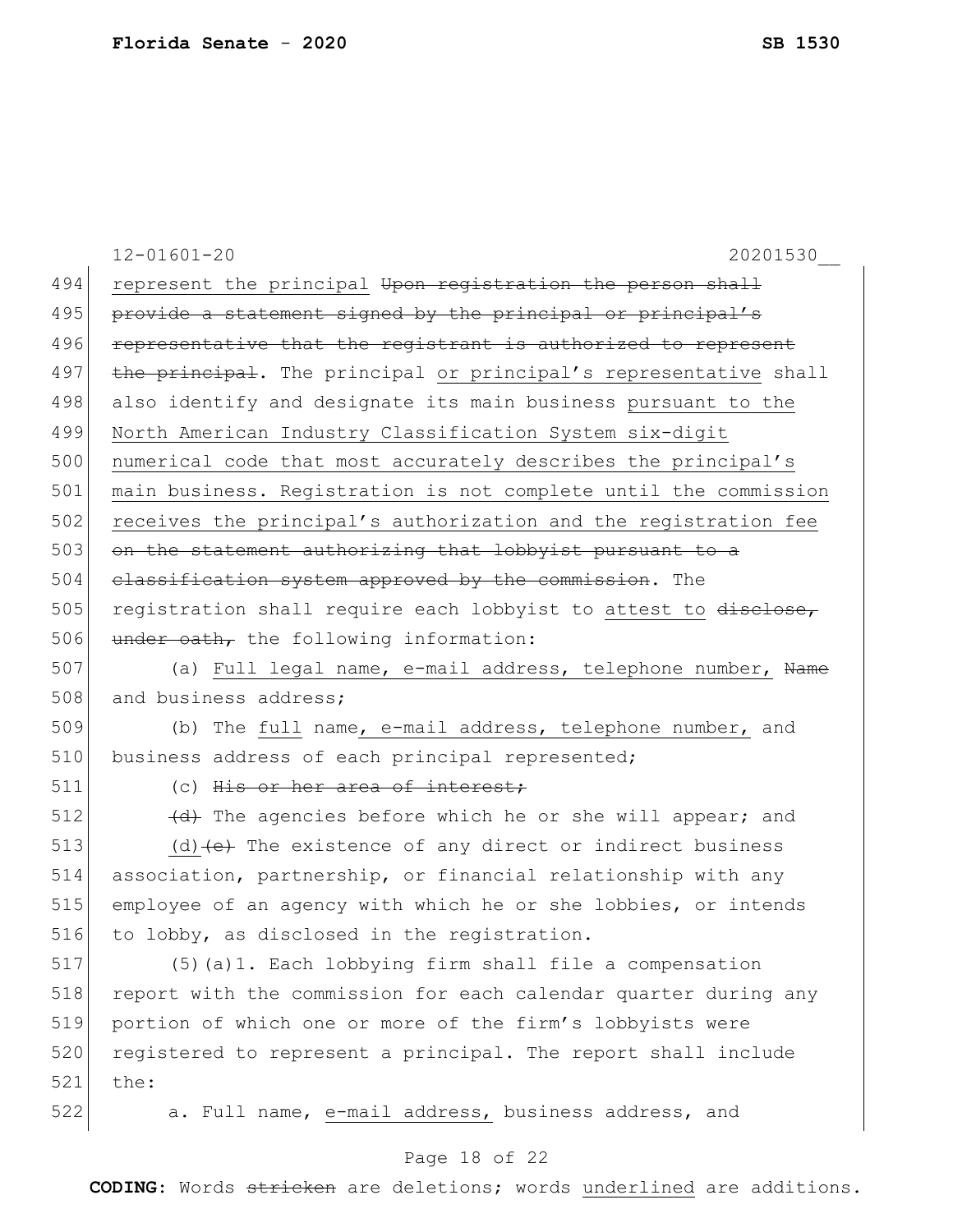12-01601-20 20201530\_\_ 523 telephone number of the lobbying firm; 524 b. Name of each of the firm's lobbyists; and 525 c. Total compensation provided or owed to the lobbying firm 526 from all principals for the reporting period, reported in one of 527 the following categories: \$0; \$1 to \$49,999; \$50,000 to \$99,999; 528 \$100,000 to \$249,999; \$250,000 to \$499,999; \$500,000 to 529 \$999,999; \$1 million or more. 530 2. For each principal represented by one or more of the 531 firm's lobbyists, the lobbying firm's compensation report shall 532 also include the: 533 a. Full name, e-mail address, business address, and 534 telephone number of the principal; and 535 b. Total compensation provided or owed to the lobbying firm 536 for the reporting period, reported in one of the following 537 categories: \$0; \$1 to \$9,999; \$10,000 to \$19,999; \$20,000 to 538 \$29,999; \$30,000 to \$39,999; \$40,000 to \$49,999; or \$50,000 or 539 more. If the category "\$50,000 or more" is selected, the 540 specific dollar amount of compensation must be reported, rounded 541 up or down to the nearest \$1,000. 542 3. If the lobbying firm subcontracts work from another 543 lobbying firm and not from the original principal: 544 a. The lobbying firm providing the work to be subcontracted 545 shall be treated as the reporting lobbying firm's principal for 546 reporting purposes under this paragraph; and 547 b. The reporting lobbying firm shall, for each lobbying 548 firm identified under subparagraph  $2.$ , identify the name and 549 address of the principal originating the lobbying work. 550 4. The senior partner, officer, or owner of the lobbying 551 firm shall certify to the veracity and completeness of the

#### Page 19 of 22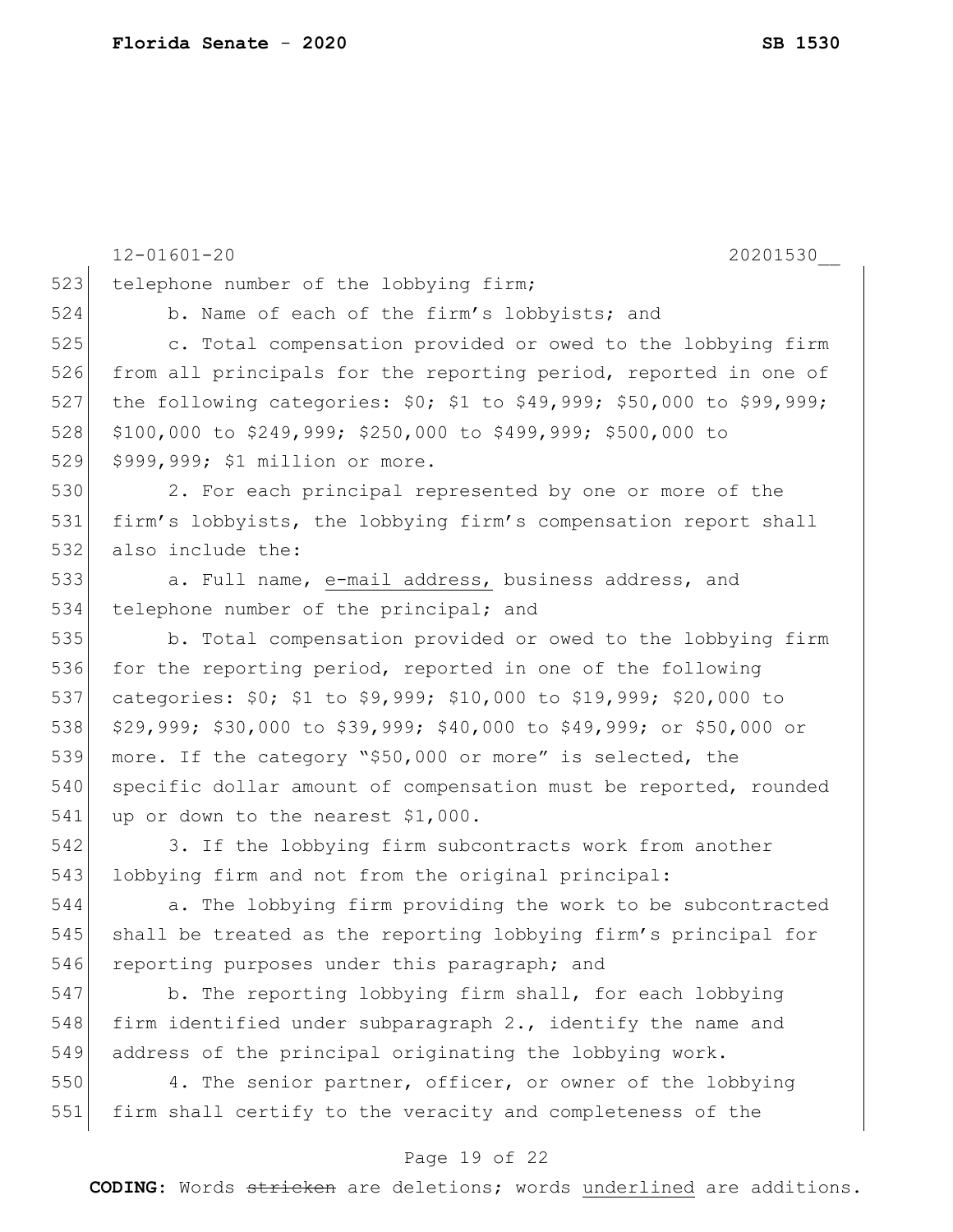12-01601-20 20201530\_\_

552 information submitted pursuant to this paragraph.

553 (7) A lobbyist shall promptly send a written statement to 554 the commission canceling the designation of registration for a 555 principal in his or her registration upon termination of such 556 the lobbyist's representation of that principal. The commission 557 may cancel a lobbyist's designation of a principal upon the 558 principal's notification that the lobbyist is no longer 559 authorized to represent the principal Notwithstanding this 560 requirement, the commission may remove the name of a lobbyist 561 from the list of registered lobbyists if the principal notifies 562 the office that a person is no longer authorized to represent 563 that principal.

 (8)(a) The commission shall investigate every sworn complaint that is filed with it alleging that a person covered by this section has failed to register, has failed to submit a 567 compensation report, has made a prohibited expenditure, or has knowingly submitted false information in any report or 569 registration required in this section.

570 (b) All proceedings, the complaint, and other records 571 relating to the investigation are confidential and exempt from 572 the provisions of s. 119.07(1) and s. 24(a), Art. I of the State 573 Constitution, and any meetings held pursuant to an investigation 574 are exempt from the provisions of s. 286.011(1) and s. 24(b), 575 Art. I of the State Constitution either until the alleged 576 violator requests in writing that such investigation and 577 associated records and meetings be made public or until the 578 commission determines, based on the investigation, whether 579 probable cause exists to believe that a violation has occurred. 580 (c) The commission shall investigate any lobbying firm,

#### Page 20 of 22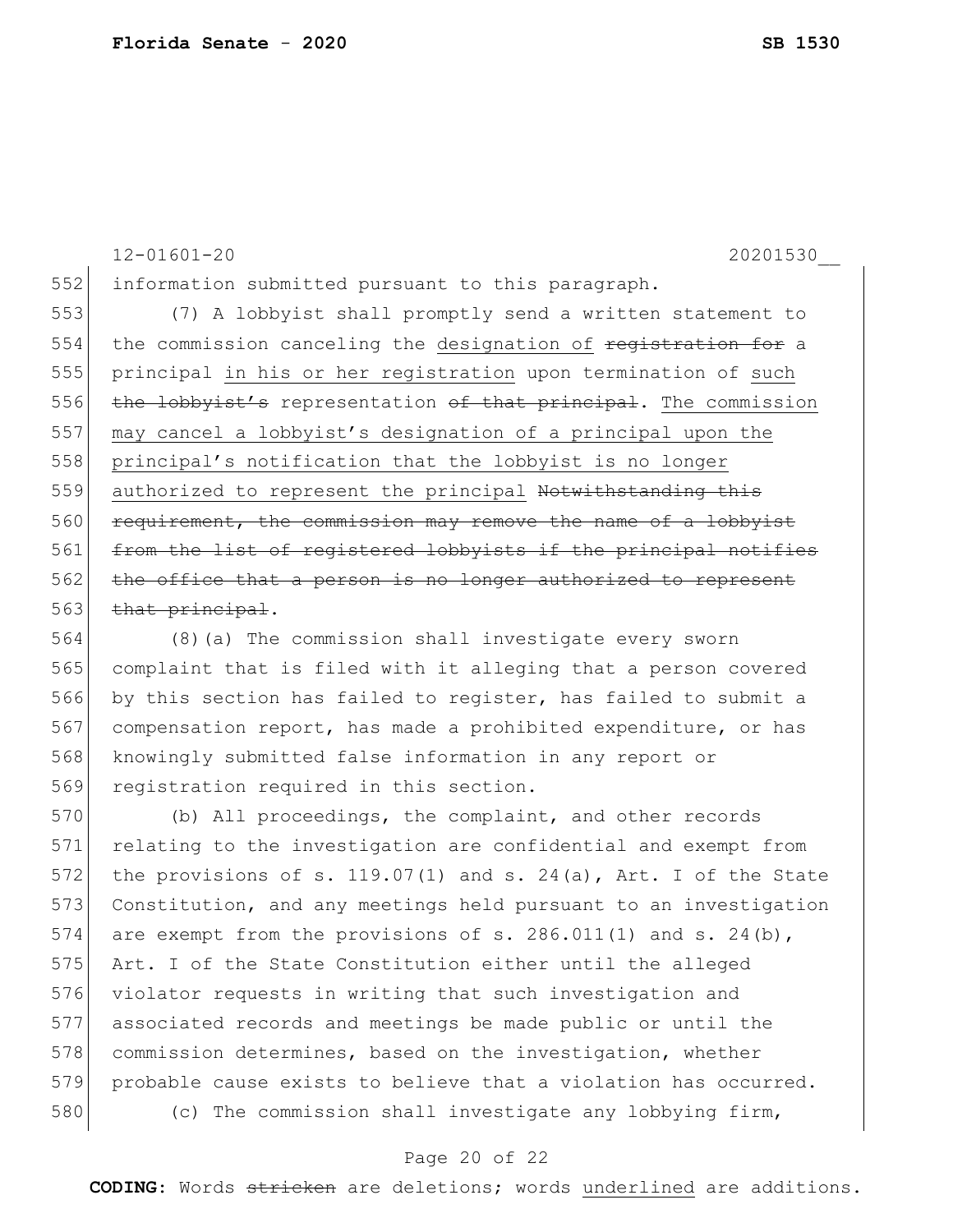|     | $12 - 01601 - 20$<br>20201530                                    |
|-----|------------------------------------------------------------------|
| 581 | lobbyist, principal, agency, officer, or employee upon receipt   |
| 582 | of information from a sworn complaint or from a random audit of  |
| 583 | lobbying reports indicating that the individual or entity has    |
| 584 | intentionally failed to disclose any material fact or has        |
| 585 | knowingly submitted false information in any report required by  |
| 586 | this section or by rules adopted pursuant to this section a      |
| 587 | possible violation other than a late-filed report.               |
| 588 | (d) Notwithstanding paragraphs $(a) - (c)$ , the commission may  |
| 589 | dismiss any complaint or investigation resulting from a random   |
| 590 | audit of lobbying reports, at any stage of disposition, if it    |
| 591 | determines that the public interest is not served by proceeding  |
| 592 | further, in which case the commission shall issue a public       |
| 593 | report stating with particularity its reasons for the dismissal. |
| 594 | (e) 1. Records relating to an audit conducted pursuant to        |
| 595 | this section or an investigation conducted pursuant to this      |
| 596 | section or s. 112.32155 are confidential and exempt from s.      |
| 597 | 119.07(1) and s. 24(a), Art. I of the State Constitution.        |
| 598 | 2. Any portion of a meeting wherein such investigation or        |
| 599 | audit is discussed is exempt from s. 286.011 and s. 24(b), Art.  |
| 600 | I of the State Constitution.                                     |
| 601 | 3. The exemptions no longer apply if the lobbying firm           |
| 602 | requests in writing that such investigation and associated       |
| 603 | records and meetings be made public or the commission determines |
| 604 | there is probable cause that the audit reflects a violation of   |
| 605 | the reporting laws.                                              |
| 606 | (15) The commission shall adopt rules to administer this         |
| 607 | section, which shall prescribe forms for registration and        |
| 608 | compensation reports, procedures for registration, and           |
| 609 | procedures that will prevent disclosure of information that is   |
|     |                                                                  |

# Page 21 of 22